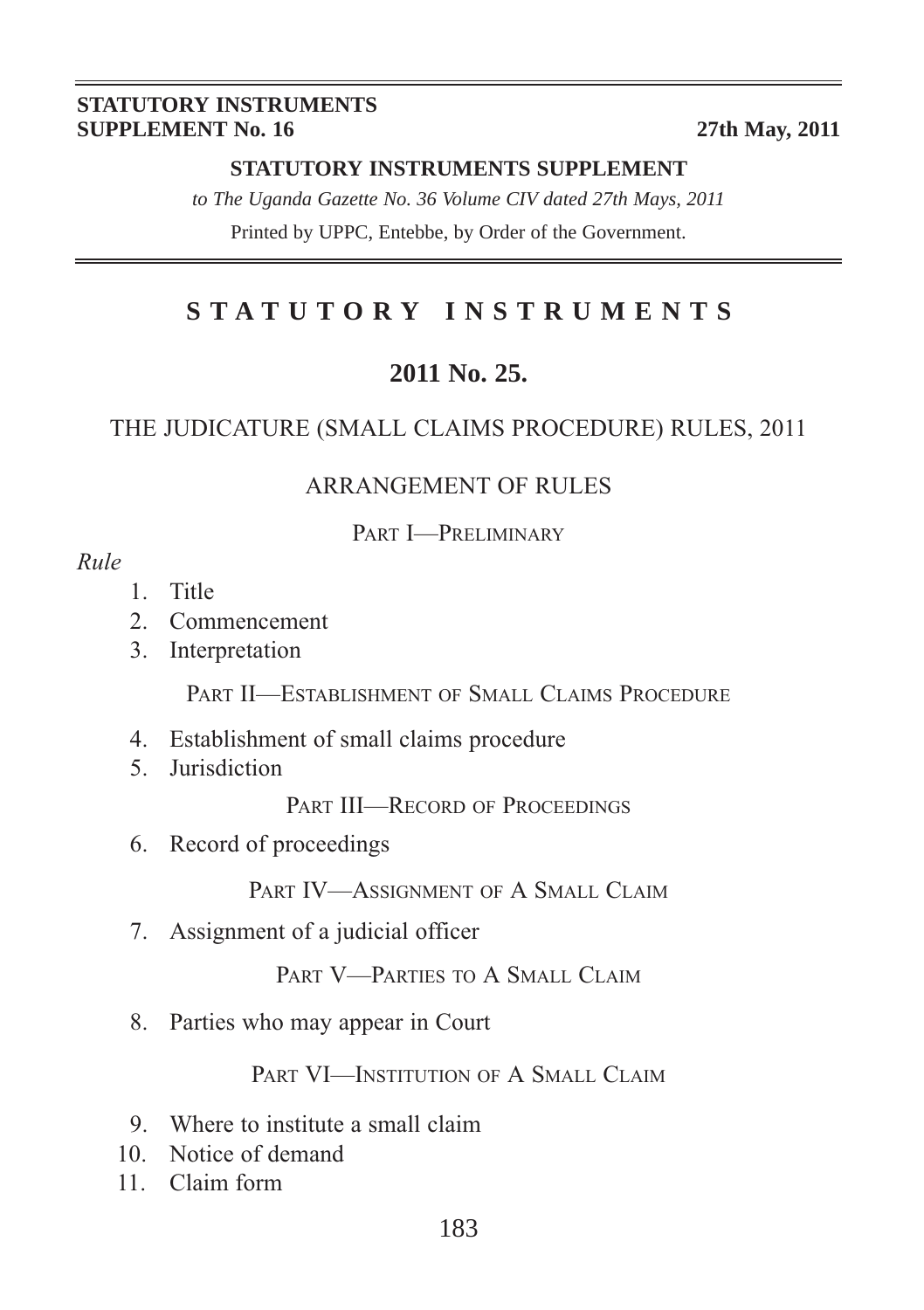## *Rule*

PART VII—SERVICE OF SUMMONS, DEFENCE AND COUNTER CLAIM

- 12. Service of summons
- 13. Response of defendant
- 14. Service of counterclaim
- 15. Reply to counter claim

## PART VIII—SATISFIED CLAIM, DEFAULT JUDGEMENT, SPLITTING OF CLAIMS AND CUMULATIVE JURISDICTION

- 16. Satisfied claim
- 17. Default judgment
- 18. Splitting of claims
- 19. Cumulative jurisdiction

## PART IX—HEARING AND EXAMINATION OF WITNESSES

- 20. Hearing
- 21. Judicial officer's duties at hearing
- 22. Alternative dispute resolution
- 23. Witnesses
- 24 Cross examination

## PART X-PROCEEDINGS IN A SMALL CLAIM

- 25. Proceedings of Small Claims Procedure
- 26. Cessation of an action
- 27. Judgment
- 28. Inquiry into financial position
- 29. Expenses
- 30. Review of certain judgments
- 31. Execution of judgment

# PART **XI**-GENERAL

- 32. Extension of time
- 33. Inherent powers of Court
- 34. General power to amend
- 35. Correction of judgments, decrees or orders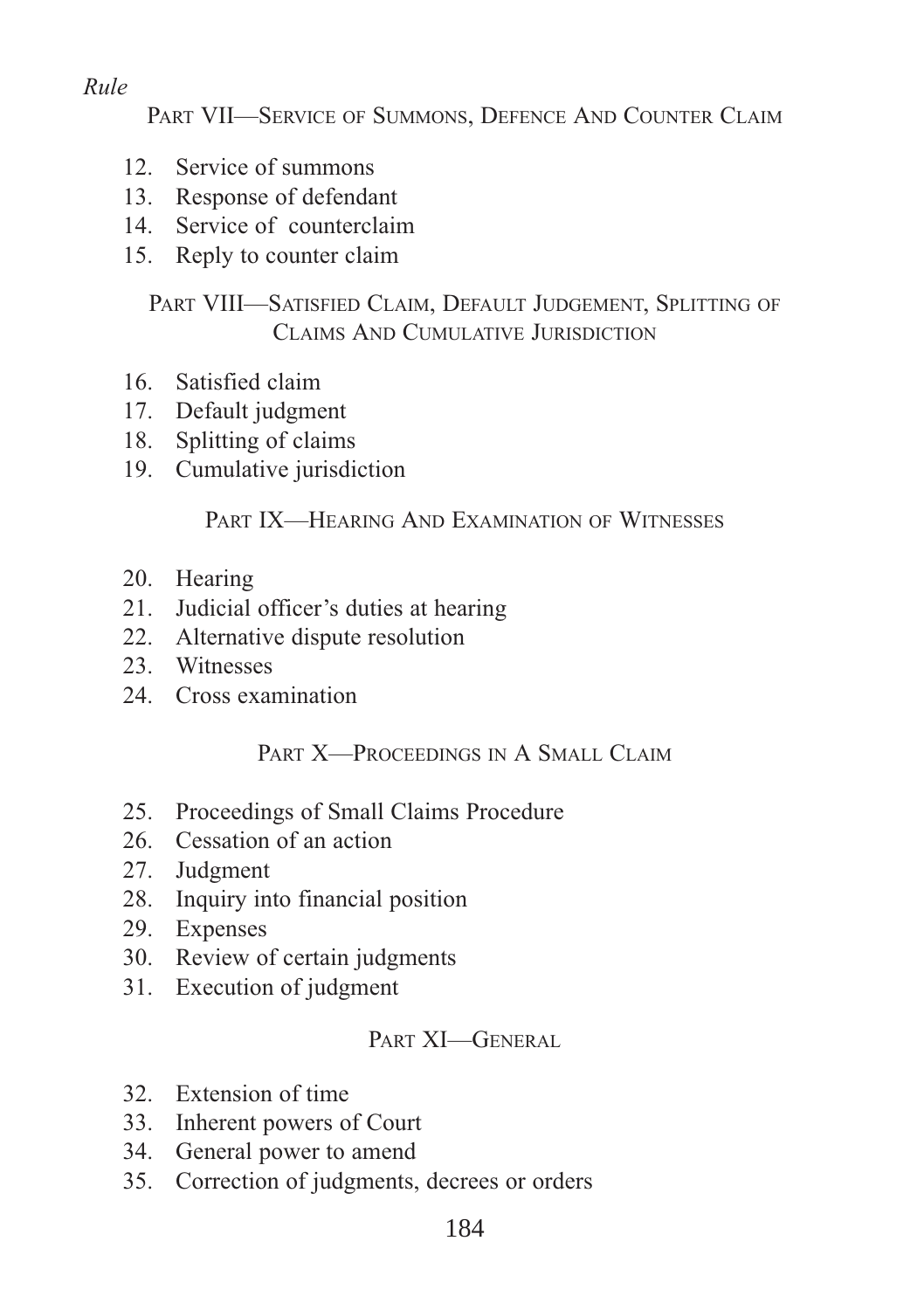- Schedule 1 Notice of Demand<br>Schedule 2 Claim Form
- Schedule 2 Claim Form<br>Schedule 3 Summons
- Schedule 3 Summons
- Schedule 4 Affidavit of Service of Summons
- Schedule 5 Written Statement of Defence and Counter Claim
- Schedule 6 Reply to Counterclaim<br>Schedule 7 Judgment
- Schedule 7<br>Schedule 8
- $-$  Court Order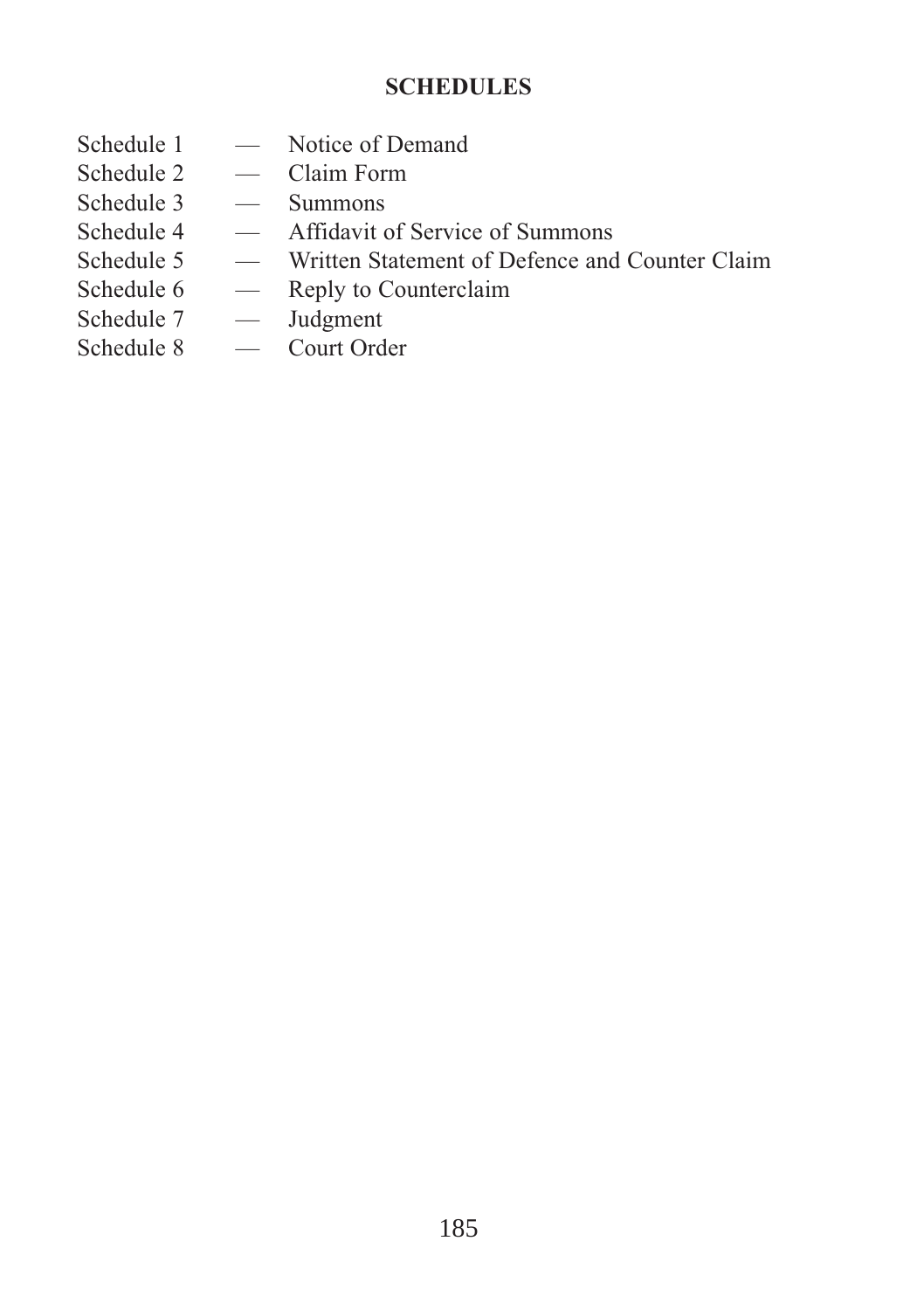# **STATUTORY INSTRUMENTS**

## **2011 No. 25.**

#### **The Judicature (Small Claims Procedure) Rules, 2011.**

*(Under section 41 of the Judicature Act, Cap 13)*

IN EXERCISE of the powers conferred upon the Rules Committee by section 41 of the Judicature Act, these Rules are made this 5th day of May, 2011.

PART I—PRELIMINARY

#### **1. Title**

These Rules may be cited as the Judicature (Small Claims Procedure) Rules, 2011.

#### **2. Commencement**

These Rules shall come into force on the 30th day of May, 2011.

#### **3. Interpretation**

In these Rules, unless the context otherwise requires—

"Court" means the High Court and in particular the Commercial Court Division, a Chief Magistrates' Court and a Magistrate Grade 1 Court;

"judicial officer" means a Judge, Chief Magistrate or Magistrate Grade 1;

- *"*small claim*"* means a matter whose subject matter does not exceed ten million Uganda shillings;
- "small claims procedure" means the procedure established under rule 4.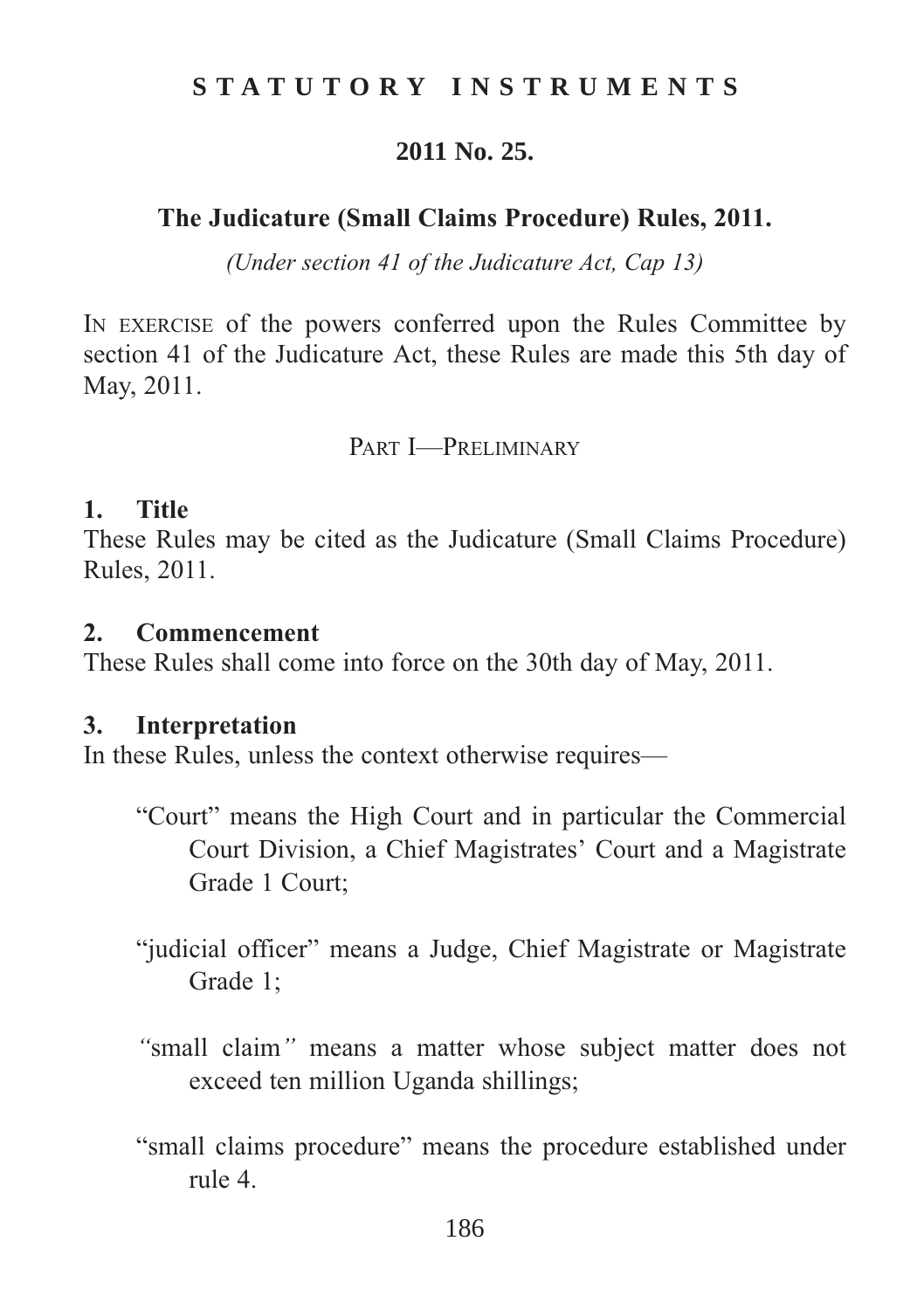PART II—ESTABLISHMENT OF SMALL CLAIMS PROCEDURE

# **4. Establishment of Small Claims Procedure**

(1) There is established a procedure known as the Small Claims Procedure.

(2) The objects of the Small Claims Procedure are to adjudicate over small claims and to perform any other matters that may be conferred by the Chief Justice.

(3) The Chief Justice may by notice published in the Gazette designate a court where these Rules shall apply.

(4) The High Court shall have general powers of supervision over matters of small claims in magistrates courts.

# **5. Jurisdiction**

(1) A Small Claims Procedure shall cover a case whose subject matter does not exceed ten million Uganda shillings.

(2) These Rules shall not apply to—

- (a) family disputes relating to the management of an estate;
- (b) a claim against the Government;
- (c) a suit for defamation, malicious prosecution, wrongful imprisonment, wrongful arrest or seduction;
- (d) a petition for divorce, nullification of marriage or separation of spouses;
- (e) a case involving the validity of a will;
- (f) a claim in which specific performance is sought without an alternative claim for payment of damages, except in the case of a claim for rendering an account or transferring movable property and disputes arising out of tenancy agreements not exceeding ten million Uganda shillings in value; or
- (g) contracts of service and contracts for service.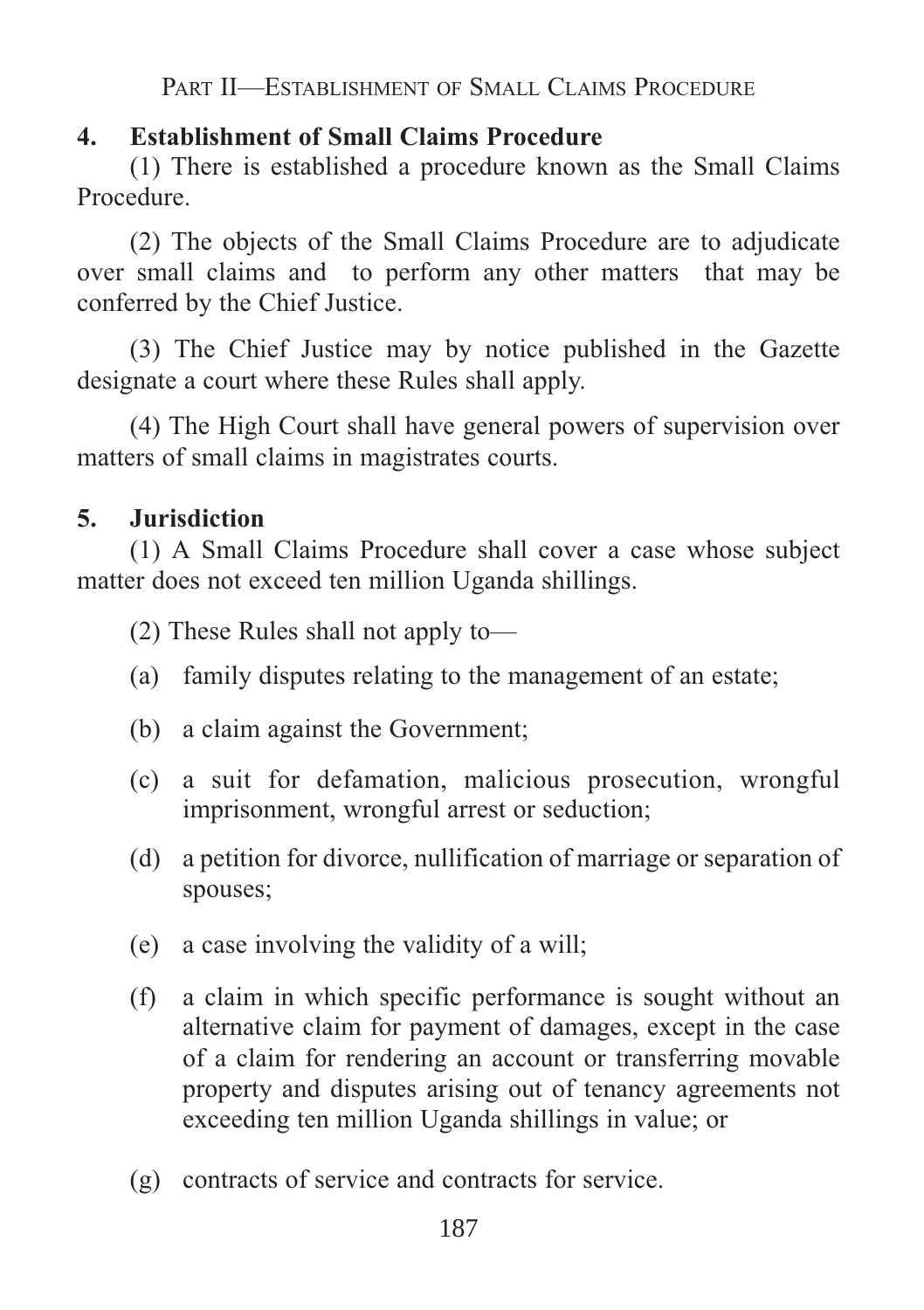# PART III—RECORD OF PROCEEDINGS

## **6. Record of proceedings.**

In every case, the Court shall keep a record of its proceedings in writing, and every record shall include the following particulars—

- (a) the serial number of the case;
- (b) the statement of claim;
- (c) the date of hearing the case;
- (d) the names and addresses of the claimant and his or her witnesses;
- (e) the names and addresses of the defendant and his or her witnesses;
- (f) a summary of the evidence of the witnesses;
- (g) the documentary exhibits, if any;
- (h) the judgment or final orders of the Court and the date of the judgment or final orders;
- (i) the date of payment of the judgment debt, if any; and
- (j) the particulars of execution of the judgment, if any.

PART IV—ASSIGNMENT TO A SMALL CLAIM

## **7. Assignment to a judicial officer***.*

The Chief Justice may assign a judicial officer to—

- (a) preside over a case in the Small Claims Procedure; and
- (b) carry out any other duties incidental to the above objects.

PART V—PARTIES TO A SMALL CLAIM

## **8. Parties who may appear in Court.**

(1) Only a natural person may institute an action in court, but a body corporate may become a party to an action in a court as a defendant.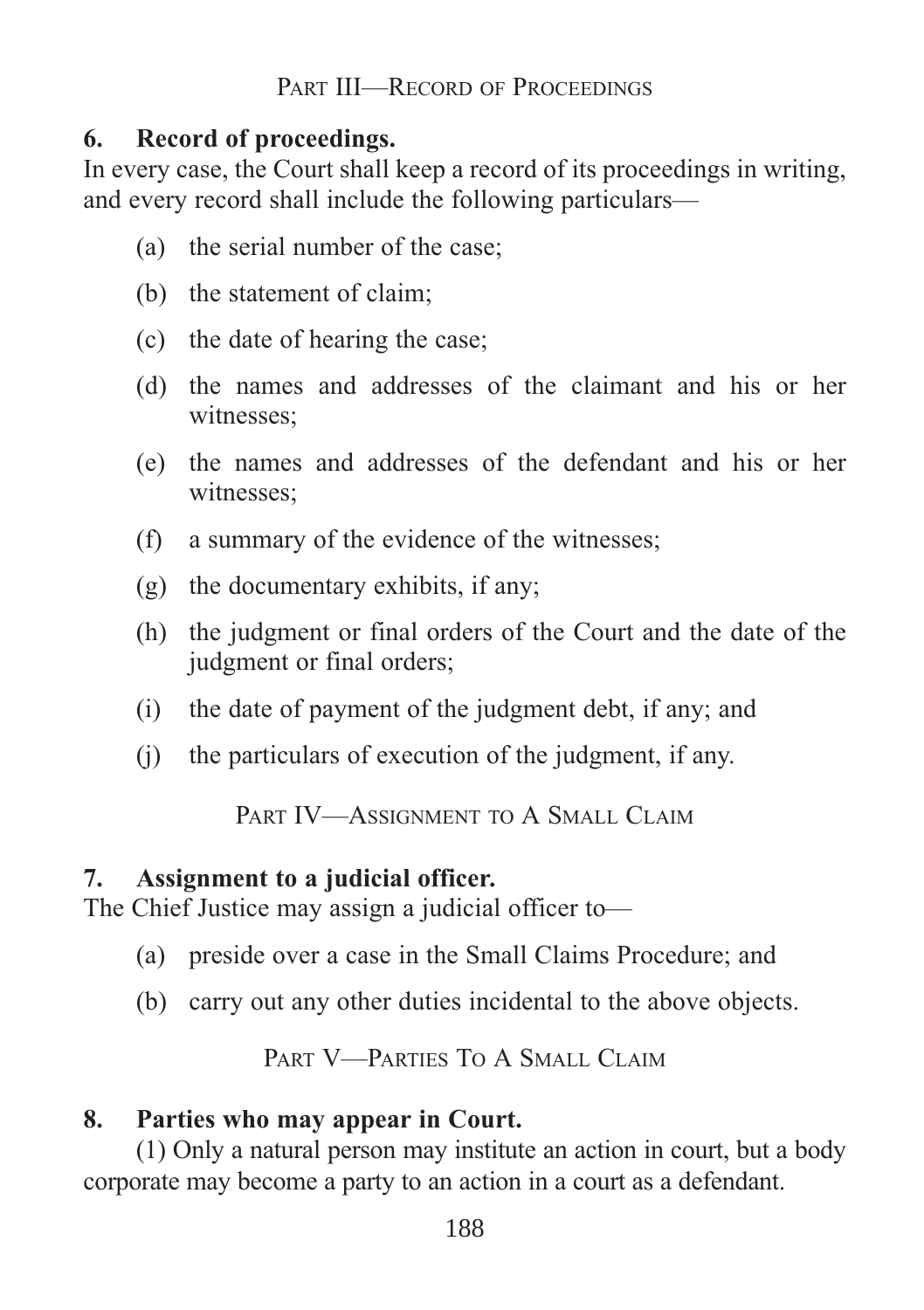(2) A party to an action shall appear in person before a court and, shall not be represented by an advocate during the proceedings.

(3) In case of a body corporate, it may appear before court by a representative not being an advocate.

PART VI—INSTITUTION OF A SMALL CLAIM

# **9. Where to institute a small claim.**

(1) Subject to rule 4(3), every suit shall be instituted in a court within the local limits of whose jurisdiction the cause of action wholly or in part arises.

(2) In the case of a rental dispute or claim, a small claim shall be instituted in a Court within the local limits of whose jurisdiction the property is situated or where the defendant resides.

# **10. Notice of demand.**

A person shall, before instituting a small claim under these Rules, give a notice of demand to the defendant specified in Schedule 1, requesting him or her to satisfy a small claim within fourteen days of receipt of the notice of demand.

# **11. Claim form***.*

(1) A person may institute a small claim by filing a claim form specified in Schedule 2.

(2) A person instituting a small claim shall—

- (a) attach to the claim a copy of the notice of demand specified in rule 10 and an affidavit of service specified in Schedule 4;
- (b) attach to the claim a copy of any agreement, document or other proof upon which the claim is based;
- (c) indicate the full name and address of the intended defendant; and
- (d) give any other information relevant for the speedy disposal of the claim.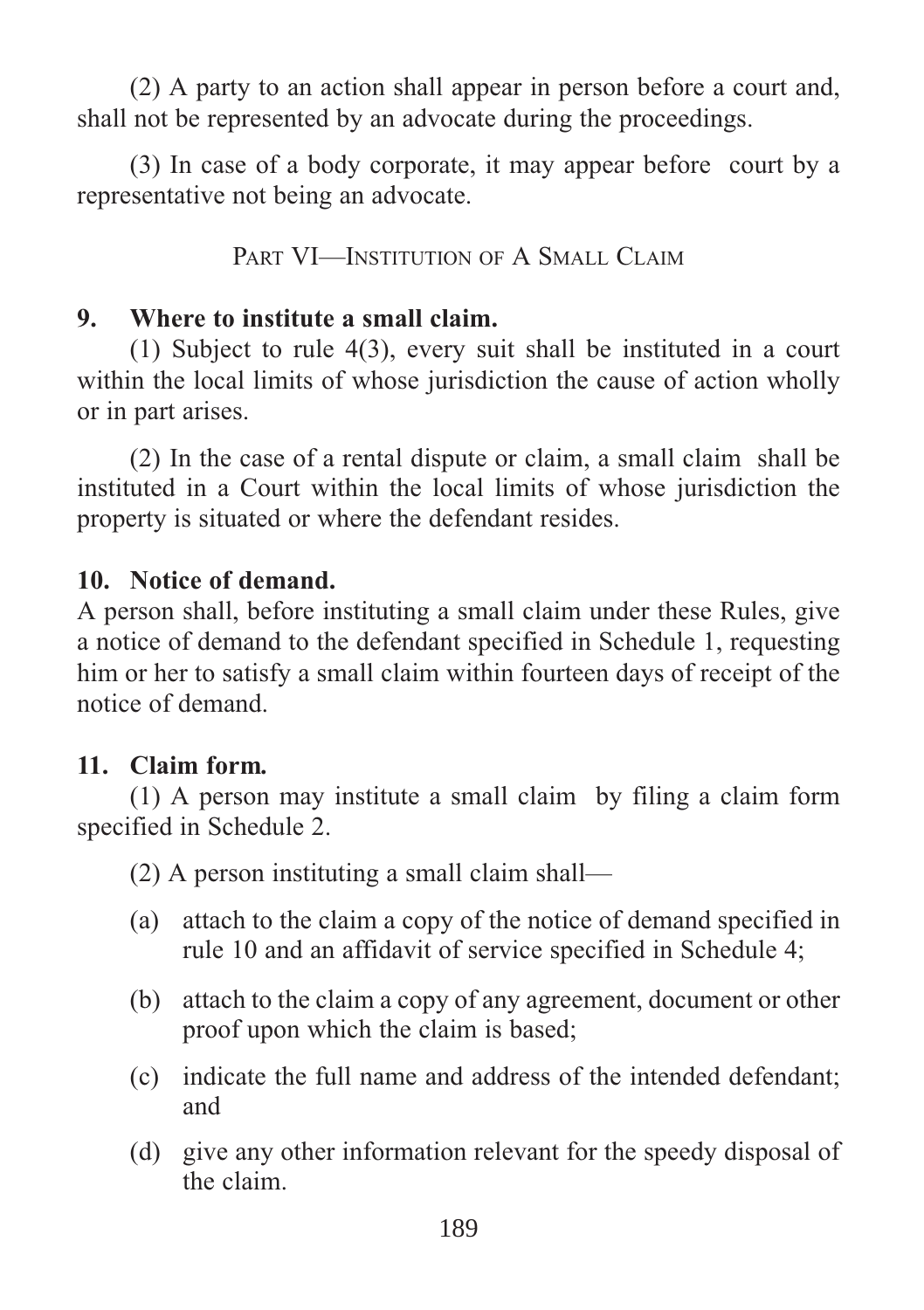PART VII—SERVICE OF SUMMONS, DEFENCE AND COUNTER CLAIM

# **12. Service of summons**

(1) A claimant shall, in person or through a designated Court process server, serve the summons specified in Schedule 4, upon the defendant.

(2) The claimant or Court process server shall, within seven days of service, file an affidavit of service specified in Schedule 3, showing proof of service of the claim upon the defendant.

# **13. Response of defendant**

A defendant shall, upon receipt of the summons—

- (a) satisfy the debt or claim owed to the claimant; or
- (b) deliver, to the Court, a written statement of defence and counterclaim as specified in Schedule 5, containing the nature of his or her defence and particulars of the grounds on which it is based; or
- (c) institute a counterclaim by delivering a written statement of defence and counterclaim which contains particulars of the claim to the clerk of the Court.

# **14. Service of counterclaim**

The defendant or a designated Court process server shall serve a copy of the written statement of defence and counterclaim provided for in rule 13(b) or (c), upon the claimant, within fourteen days of filing the written statement of defence and counterclaim in Court.

# **15. Reply to counter claim**

Where the defendant has filed a defence which includes a counterclaim under rule 13(c), the claimant shall, within fourteen days of service of the written statement of defence and counterclaim—

- (a) file a reply to the counterclaim specified in Schedule 6; or
- (b) notify the Court in writing, that he or she shall reply to the counterclaim at the hearing of the case.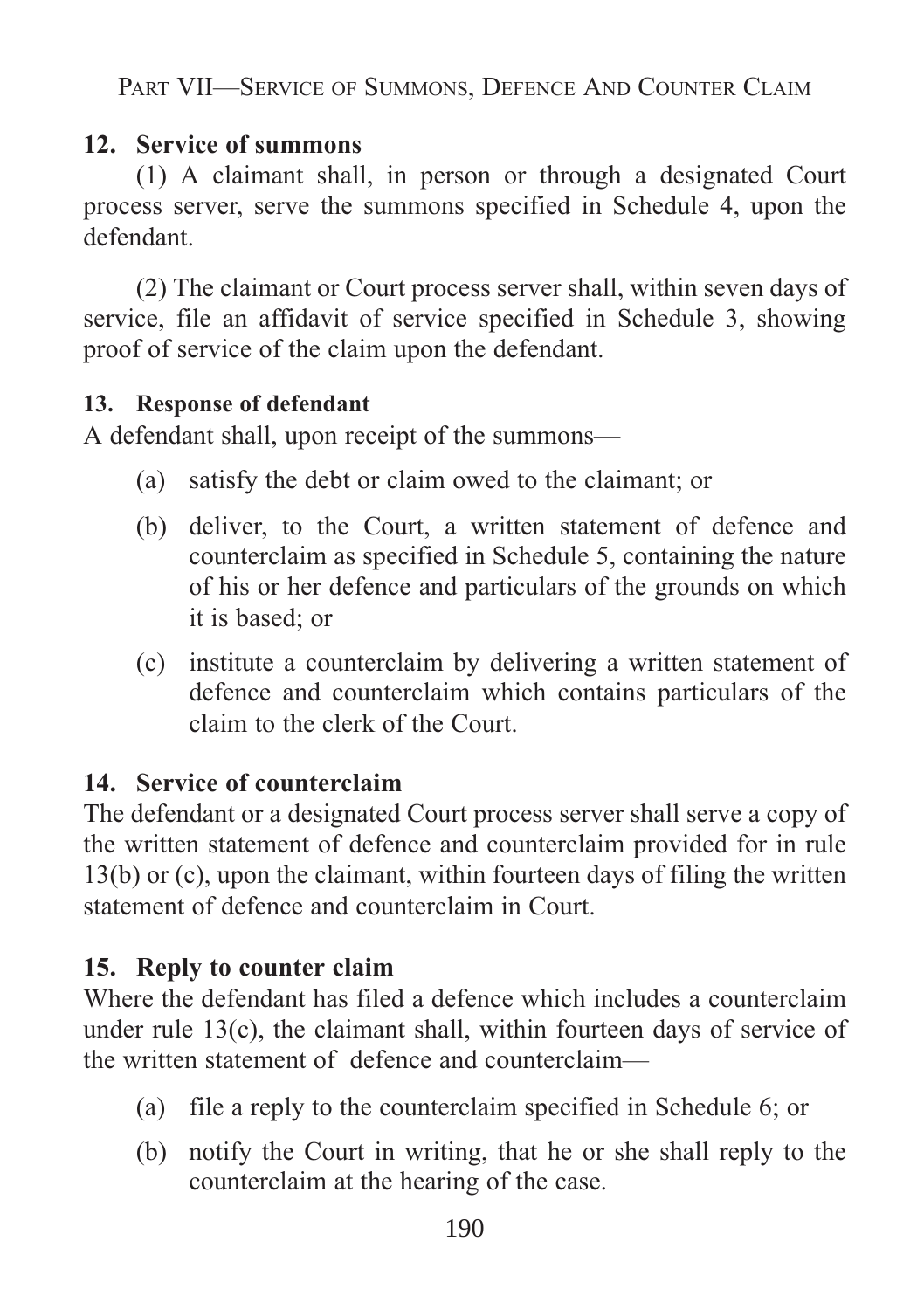# PART VIII—SATISFIED CLAIM, DEFAULT JUDGEMENT, SPLITTING OF CLAIMS AND CUMULATIVE JURISDICTION

# **16. Satisfied claim.**

Where a defendant satisfies a claim under rule 13(a), the claimant shall—

- (a) give him or her a receipt or written acknowledgement of receipt of the money owed, a copy of which shall be given to the Court; and
- (b) inform the Court in writing within seven days of acknowledgement of receipt that he or she shall not proceed with the case filed in the Court.

# **17. Default judgment**

Where a defendant does not respond to the summons duly served upon him or her under rule 12, the Court shall, upon proof of service, enter judgment for the claimant.

# **18. Splitting of claims**

A claim exceeding the jurisdiction of a court and based on one and the same cause of action may not be split with the object of recovering it in more than one action, if the parties to those actions and the point in issue in those actions are the same.

# **19. Cumulative jurisdiction**

If two or more claims, each based upon a different cause of action are combined in one summons, the court shall have the same jurisdiction to adjudicate upon each claim as it would have had, if each claim had formed the sole object of a separate action.

PART IX—HEARING AND EXAMINATION OF WITNESSES

# **20. Hearing**

The parties to a small claim shall, on the day and time of hearing—

(a) appear in person with all the relevant documents and exhibits to the claim, written statement of defence or counterclaim;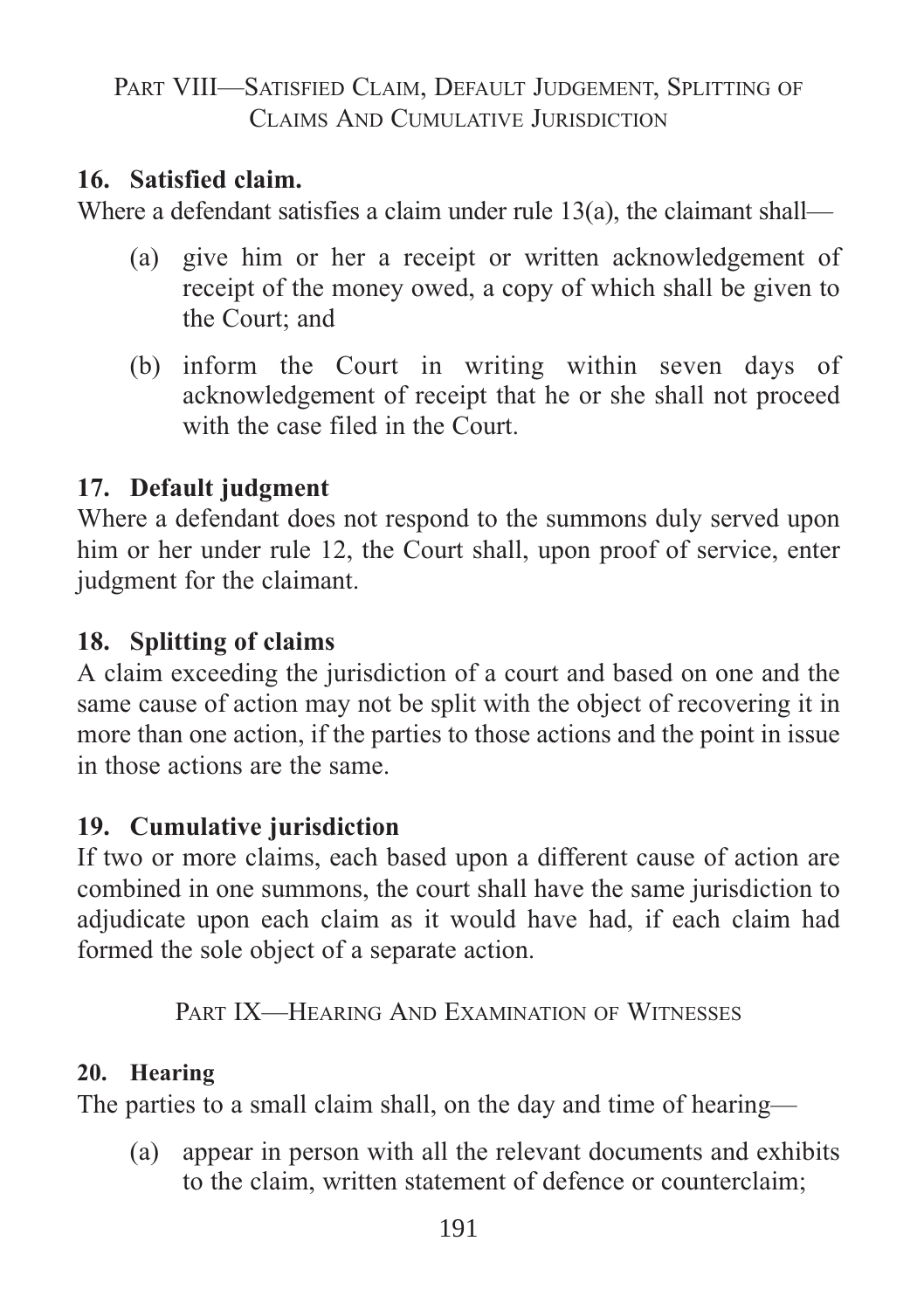- (b) ensure that any witness or witnesses in support of his or her claim are present in Court; and
- (c) have proof that the summons, written statement of defence or counterclaim was served upon the other party or parties.

# **21. Judicial officer's duties at hearing**

(1) A judicial officer shall ensure that the proceedings at the hearing are in accordance with the provisions of rule 25.

(2) The judicial officer shall request the claimant on oath to state the facts of his or her claim clearly and submit any document or exhibit relevant to the claim.

(3) The claimant shall answer any questions that may be asked by the judicial officer or any other party to the claim.

(4) The judicial officer shall request the defendant on oath to respond to the claim presented under sub-rule (2) and the defendant shall answer any questions asked by the judicial officer or the other party to the claim.

# **22. Alternative dispute resolution**

(1) A judicial officer shall, in any appropriate case, refer the parties to mediation, arbitration or other form of alternative dispute resolution within fourteen days before the hearing of a case.

(2) Where the parties reach an agreement under sub-rule (1), the judicial officer shall register a consent judgment.

# **23. Witnesses**

(1) A judicial officer may allow a witness to the case to give evidence on oath, which is relevant to the claim, a written statement of defence or counterclaim and the witness shall answer any questions asked by the judicial officer or any other party to the claim.

(2) The judicial officer shall permit only one witness to be present in the Courtroom at the time of giving testimony and a witness who has already testified in the case may attend the proceedings.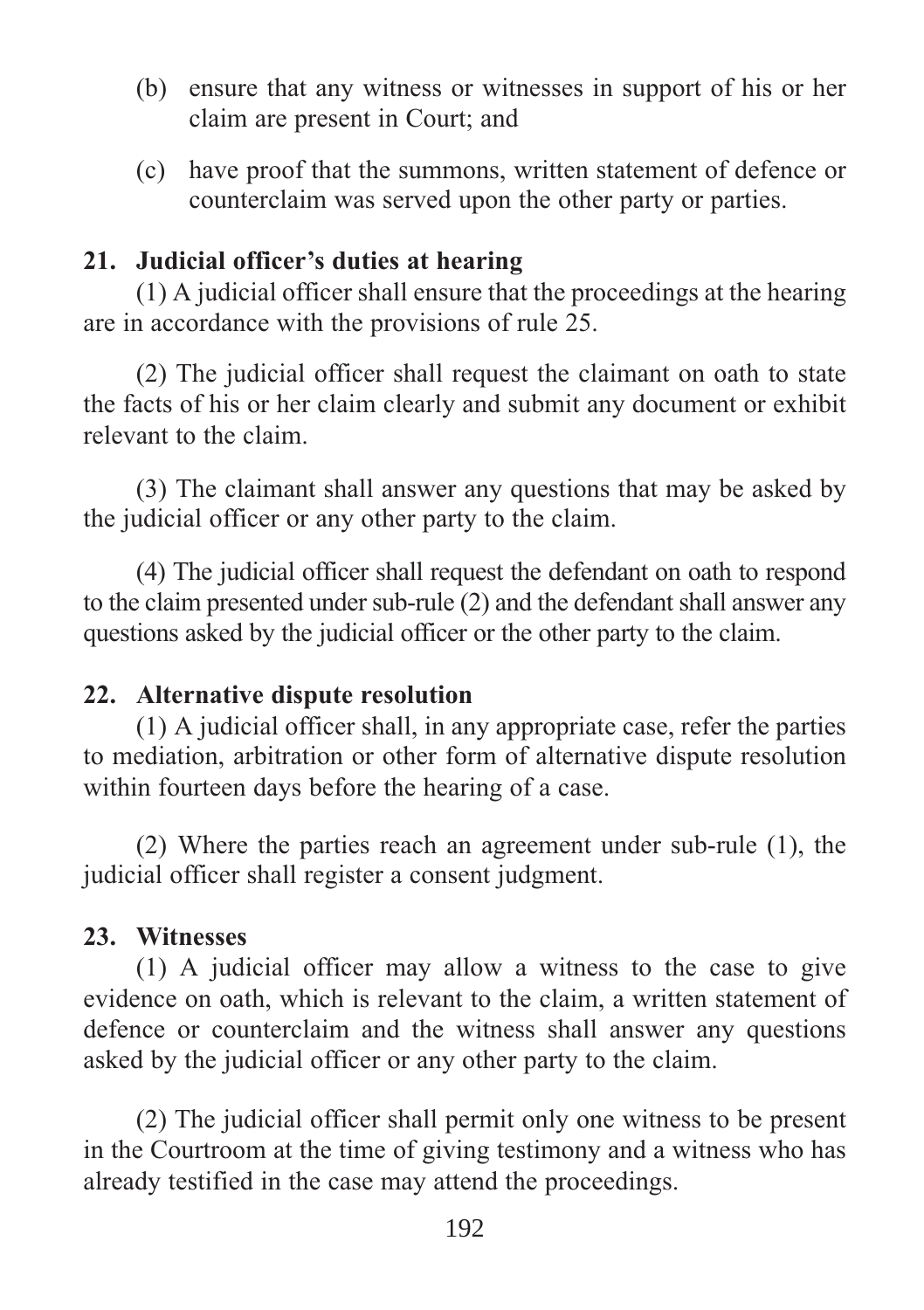(3) A judicial officer shall have powers to summon a required witness where the circumstances warrant.

# **24. Cross examination**

Cross-examination between the parties or of any witness is not permitted, but the judicial officer may inquire into any aspect of the evidence that has been adduced in court.

PART X—PROCEEDINGS OF SMALL CLAIMS PROCEDURE

# **25. Proceedings of Small Claims Procedure**

The Court shall hear every case before it expeditiously and without undue regard to technical rules of evidence or procedure, but in exercising its jurisdiction, the Court shall be guided by the principles of fairness, impartiality without fear or favour and adhere to the rules of natural justice, and in particular, shall ensure that—

- (a) each party is given an opportunity to be heard;
- (b) each party is accorded ample opportunity to call witnesses and to adduce any other evidence as he or she requires to support his or her case; and
- (c) a judicial officer who has a direct or indirect interest of whatever nature in the dispute before him or her shall disqualify himself or herself from hearing the case.

# **26. Cessation of an action**

(1) If a court is of the opinion that a case contains complex questions of law or fact which cannot be adequately adjudicated upon by it, it shall suspend the proceedings.

(2) If the proceedings are suspended in sub-rule (1), the claimant may institute a fresh action in another court of law which has the appropriate jurisdiction.

(3) Upon the claimant filing a fresh claim in another court of law in accordance with sub-rule(2), the claimant shall be deemed to have withdrawn the suspended proceedings and the file shall be closed accordingly.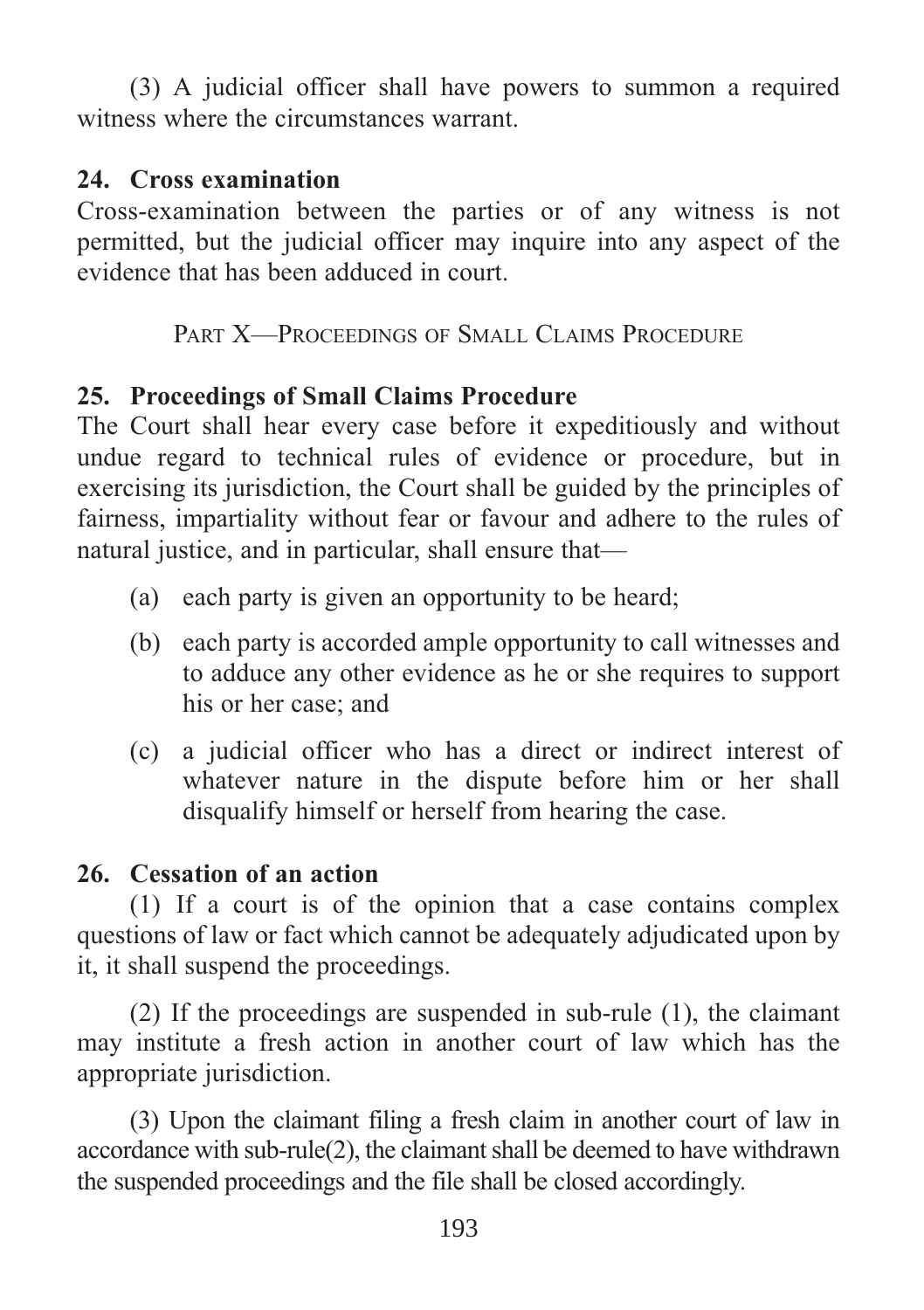# **27. Judgment**

Where the judicial officer has heard all parties and any witness to the case, he or she shall pass judgment specified in Schedule 7, immediately after the hearing or within fourteen days after hearing the case.

# **28. Inquiry into financial position**

(1) Where court has granted judgment for payment of a sum of money, the court shall inquire from the judgment debtor whether he or she is able to comply with the judgment without delay, and if he or she indicates that he or she is unable to do so, the court may, in camera, conduct an inquiry into the financial position of the judgment debtor and into his or her ability to pay the judgment debt and costs.

- (2) After such an inquiry, the court may—
- (a) order the judgment debtor to pay the judgment debt and costs in specified instalments; or
- (b) suspend the order under sub-rule (a) either wholly or in part on such conditions as to security or as the court may determine.

# **29. Expenses**

A party to a claim under these Rules shall bear his or her own expenses.

# **30. Review of certain judgments**

The court may upon application by an aggrieved party—

- (a) review or vary any judgment granted by it in the absence of the person against whom that judgment was granted, where the application for set-down for hearing is made on a date within six weeks after the applicant first had knowledge of the judgment:
- (b) review or vary any judgment granted by it which was void or was obtained by fraud or as a result of a mistake common to the parties, discovery of new and important matters provided the application is made not later than one year after the applicant first had knowledge of the voidness, fraud or mistake;
- (c) correct latent errors in any judgment, provided, in the case of an application, the application is made not later than one year after the applicant first had knowledge of any errors.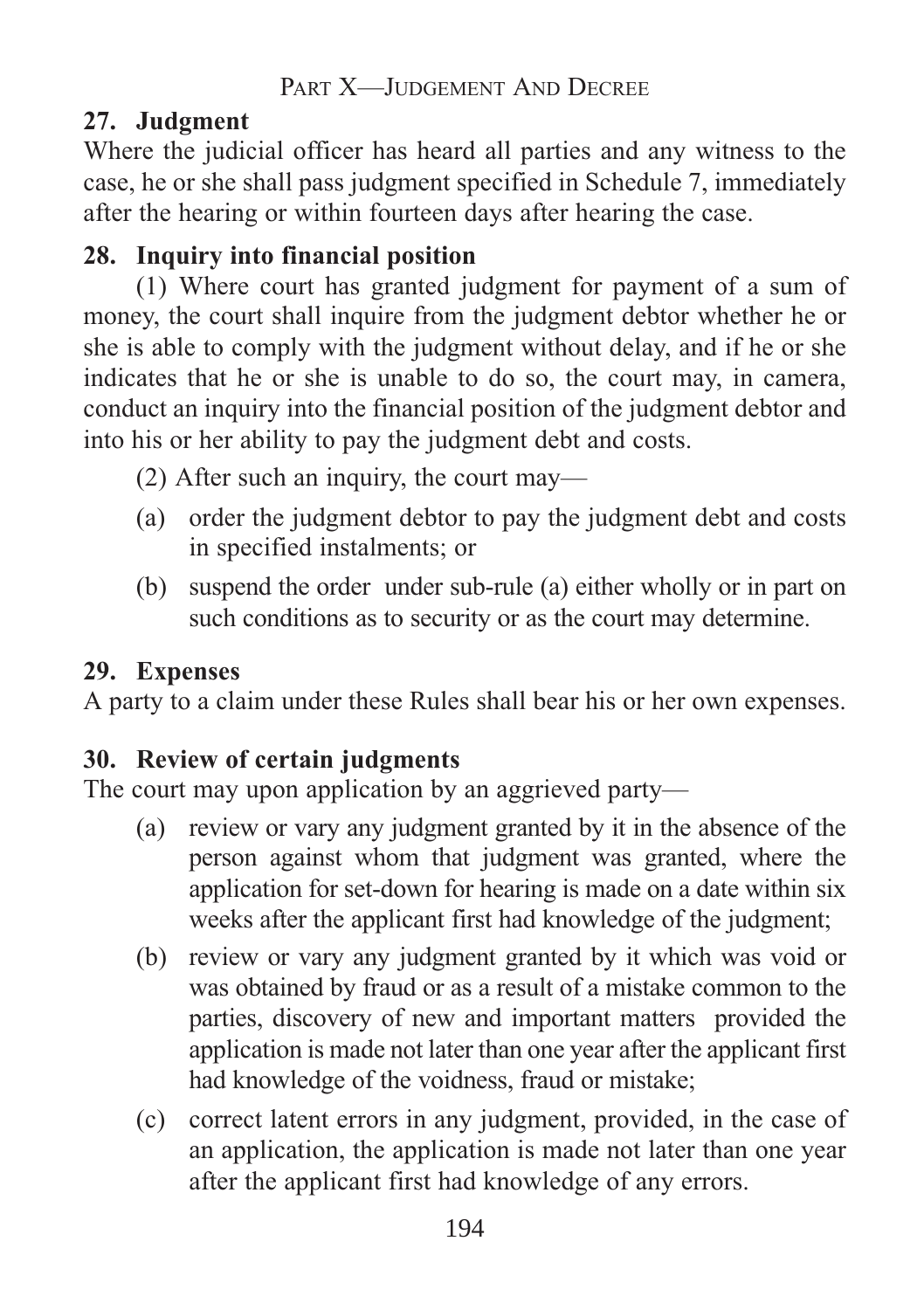# **31. Execution of judgment**

(1) A person against whom a judgment is given shall abide by the Court's order specified in Schedule 8.

(2) Where a judgment debtor pays the decretal amount, the judgment creditor shall issue a receipt acknowledging payment and shall notify the Court in writing within seven days after receipt of the payment.

(3) Where a judgment debtor fails to comply with the judgment or order of the Court, the judgment creditor, may with the guidance of the court apply for execution of the judgment or order under section 38 of the Civil Procedure Act and order XXII, rule 7 of the Civil Procedure Rules.

PART **XI**-GENERAL

# **32. Extension of time.**

Where any period is fixed or granted by the Court for doing any act prescribed or allowed by these Rules, the Court may, from time to time extend that period even where the period originally fixed or granted has expired.

# **33. Inherent powers of Court.**

Nothing in these Rules, shall be deemed to limit or affect the inherent power of Court to make such orders as may be necessary for the ends of justice or to prevent abuse of the process of Court.

# **34. General power to amend**

The Court may, at any time, and on such terms as to costs or otherwise as it thinks fit, amend any defect or error in any proceeding in a suit and all necessary amendments shall be made for the purpose of determining the real question or issue raised by or arising out of such proceedings.

# **35. Correction of judgments, decrees or orders**

The Court may, at any time, on its own motion or on application of any of the parties, correct a clerical or mathematical error in a judgment, decree or order of the Court.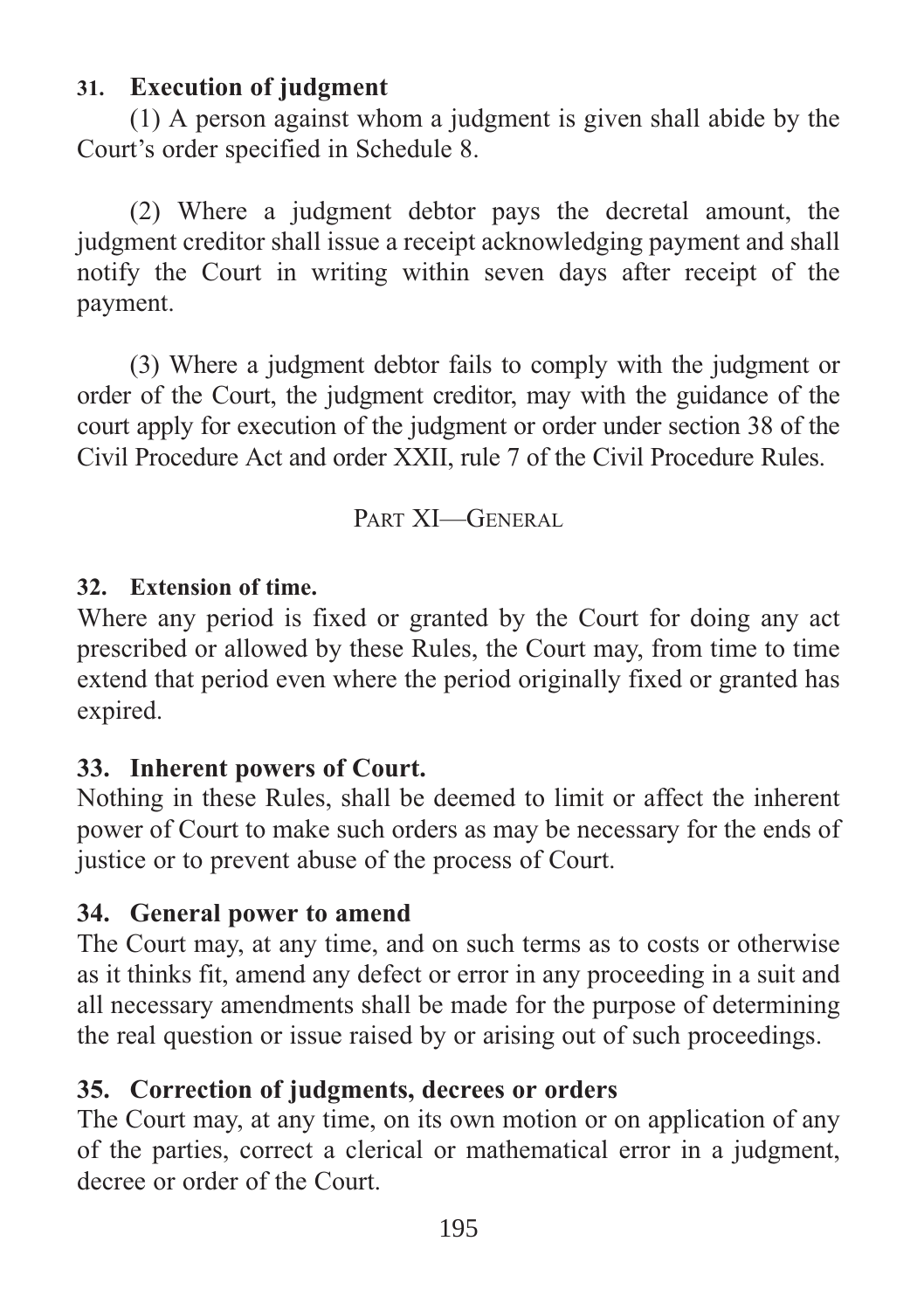## THE JUDICATURE (SMALL CLAIMS PROCEDURE) RULES, 2011

Rule 10

#### NOTICE OF DEMAND

|                    |  | (name, description and place of |  |
|--------------------|--|---------------------------------|--|
| <i>residence</i> ) |  |                                 |  |

|                        | (name, description and place of |  |
|------------------------|---------------------------------|--|
| residence of claimant) |                                 |  |

hereby claim a sum of ………………………….. *(amount claimed)* from you, arising from ……………………… *(particulars of debt e.g. rent, contract, etc).*

You are required within fourteen days from the service of this notice of demand to pay or settle the debt mentioned above. If you pay or settle the debt, I will give you a receipt acknowledging settlement of the debt owing.

If you fail to comply with this notice of demand within the fourteen days, I will file a claim against you under the Small Claims Procedure to obtain a decree for the amount claimed together with expenses permitted by the Court.

Dated this ……..…..day of ……….…………………..20…..….

…………………………………….. CLAIMANT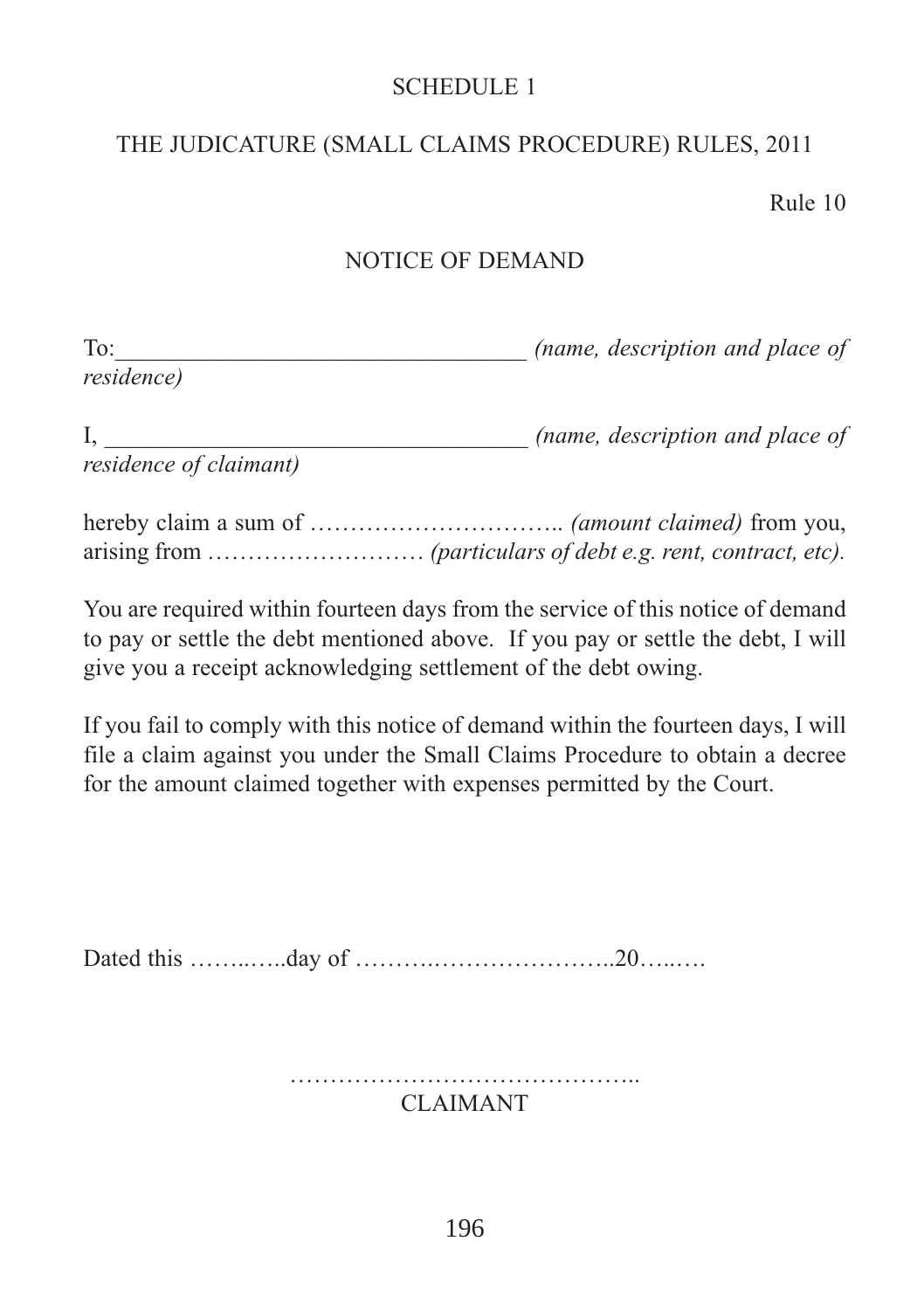# THE JUDICATURE (SMALL CLAIMS PROCEDURE) RULES, 2011

*Rule 11*

# CLAIM FORM

|                   | For Court use only |
|-------------------|--------------------|
| CLAIM NO.         |                    |
| <b>ISSUE DATE</b> |                    |

Claimant(s)

- (i) *name*
- (ii) *description*
- (iii) *place of residence*
- (iv) *address*

Defendant(s)

- (i) *name*
- (ii) *description*
- (iii) *place of residence*
- (iv) *address*

Brief details of Claim *(Write in the space below)*

(i) amount claimed

(ii) nature of transaction (iii) evidence to be relied on *(attach photocopies of documents to be relied on)* (iv) relief sought  $(v)$  witnesses-(a)state names

(b) address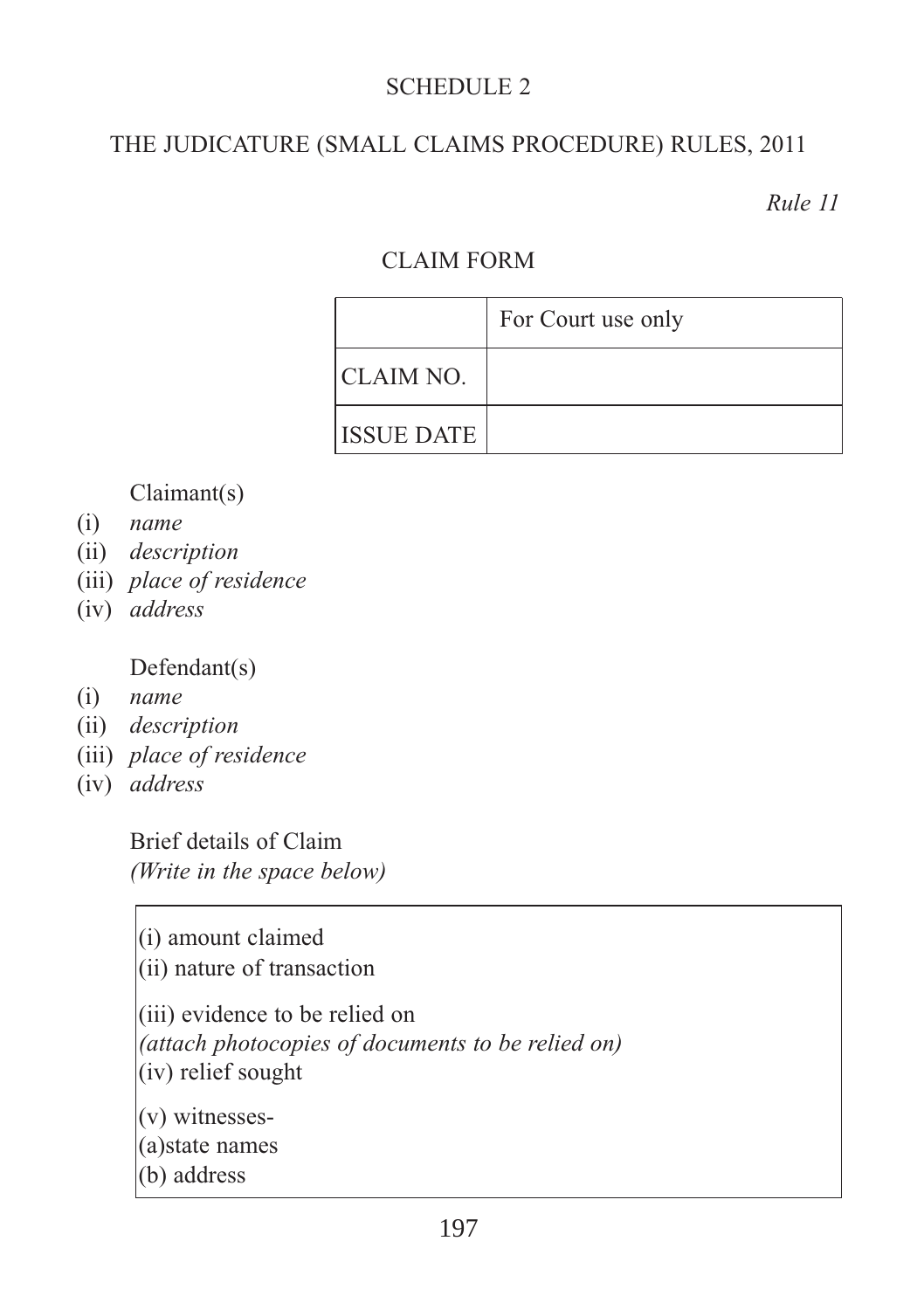| Amount claimed | Shillings |
|----------------|-----------|
| Court fee      |           |
| Total amount   |           |

Statement of truth

a) \*I acknowledge that the facts stated in these particulars of claim are true to the best of my knowledge.

Full name of Claimant Signed

\_\_\_\_\_\_\_\_\_\_\_\_\_\_\_\_\_\_\_\_\_\_\_\_\_\_\_\_\_\_\_\_ \*(Thumbprint of the Claimant)

*\*delete as appropriate*

**Note:** Use additional paper if necessary.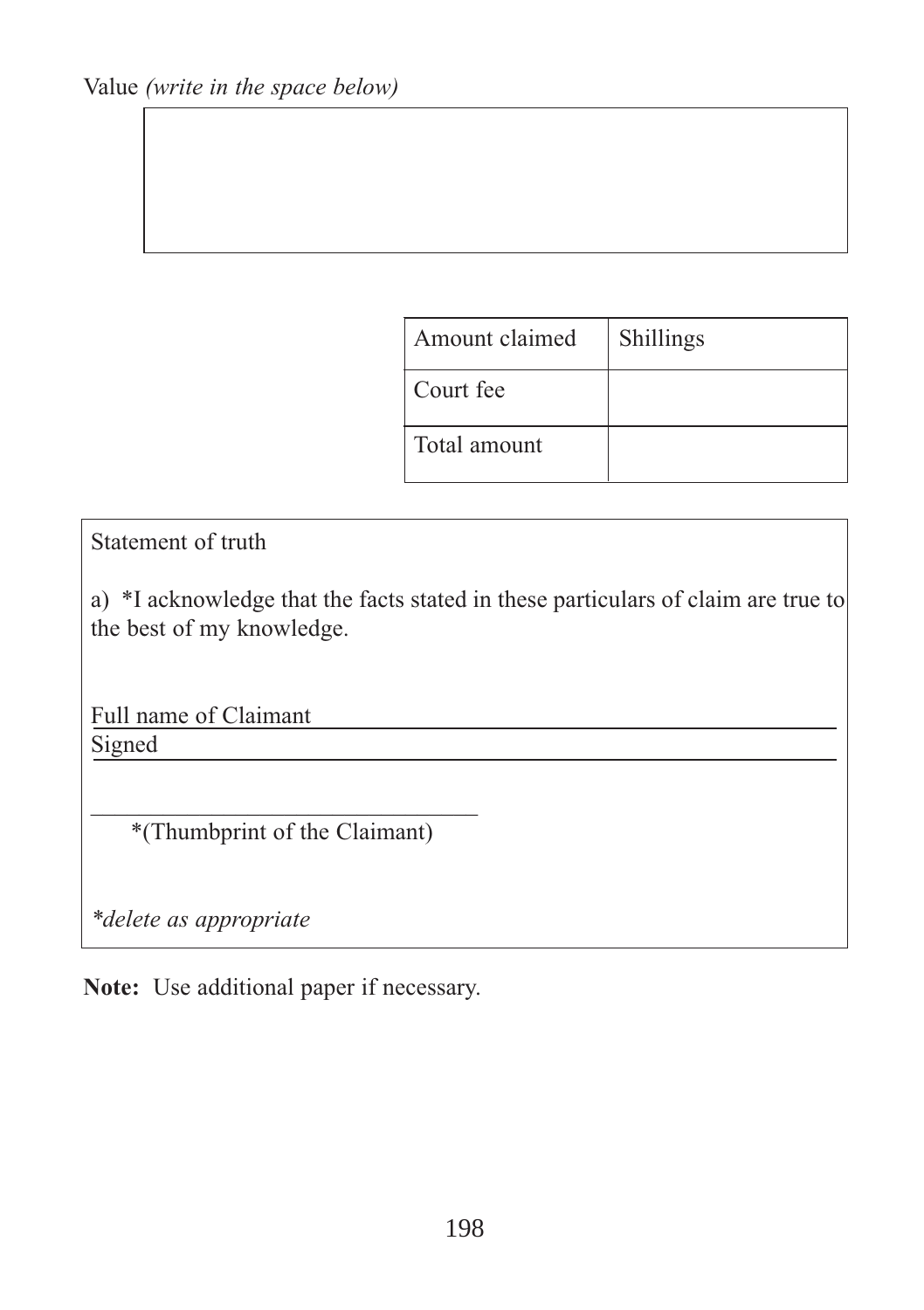THE JUDICATURE (SMALL CLAIMS PROCEDURE) RULES, 2011 *Rules 11(2), 12(2)*

# THE REPUBLIC OF UGANDA IN THE MAGISTRATES COURT/ HIGH COURT OF UGANDA (COMMERCIAL DIVISION)

#### CLAIM NO. ………..

………………………………… CLAIMANT

## **VERSUS**

# ………………………………… DEFENDANT

#### AFFIDAVIT OF SERVICE OF SUMMONS

I, ………………………… of c/o M/s …………………………. P.O. Box ………………………………… do make solemn oath and state as follows-

1. I am a process server of this Court.

- 2. On the …….. day of ………………20…… I received a notice of demand issued by the Claimant/Summons issued by the Court of………………. in Suit No. ………. of ……….. dated the ………….day of …………………..20……, for service on …………………………………
- 3. He/she, was at the time personally known to me/was unknown to me and was shown to me by ……………………………who accompanied me to his/her house/place of work and I served the notice/summons on him/her on the ……..day of…………….., 20…., at about …….O'clock in the ……….morning/afternoon at …………………….by tendering a copy of it to him/her and requiring his/her signature to the original notice/summons.
- a) and the state whether the state whether the state whether the state whether the state whether the state whether the state whether the state  $\alpha$ person served signed or refused to sign the process and in whose presence) b) (Signature or mark of process server)

Sworn/Affirmed by \_\_\_\_\_\_\_\_\_\_\_\_\_\_\_\_\_\_\_\_\_\_\_\_\_\_\_\_\_\_\_\_\_\_

Before me this  $\dots \dots \dots \text{dav of} \dots \dots \dots \dots \dots 20 \dots \dots$ 

……………………… DEPONENT

BEFORE ME

……………………………………………… COMMISSIONER FOR OATHS

Drawn and Filed by P.O. Box ……………………..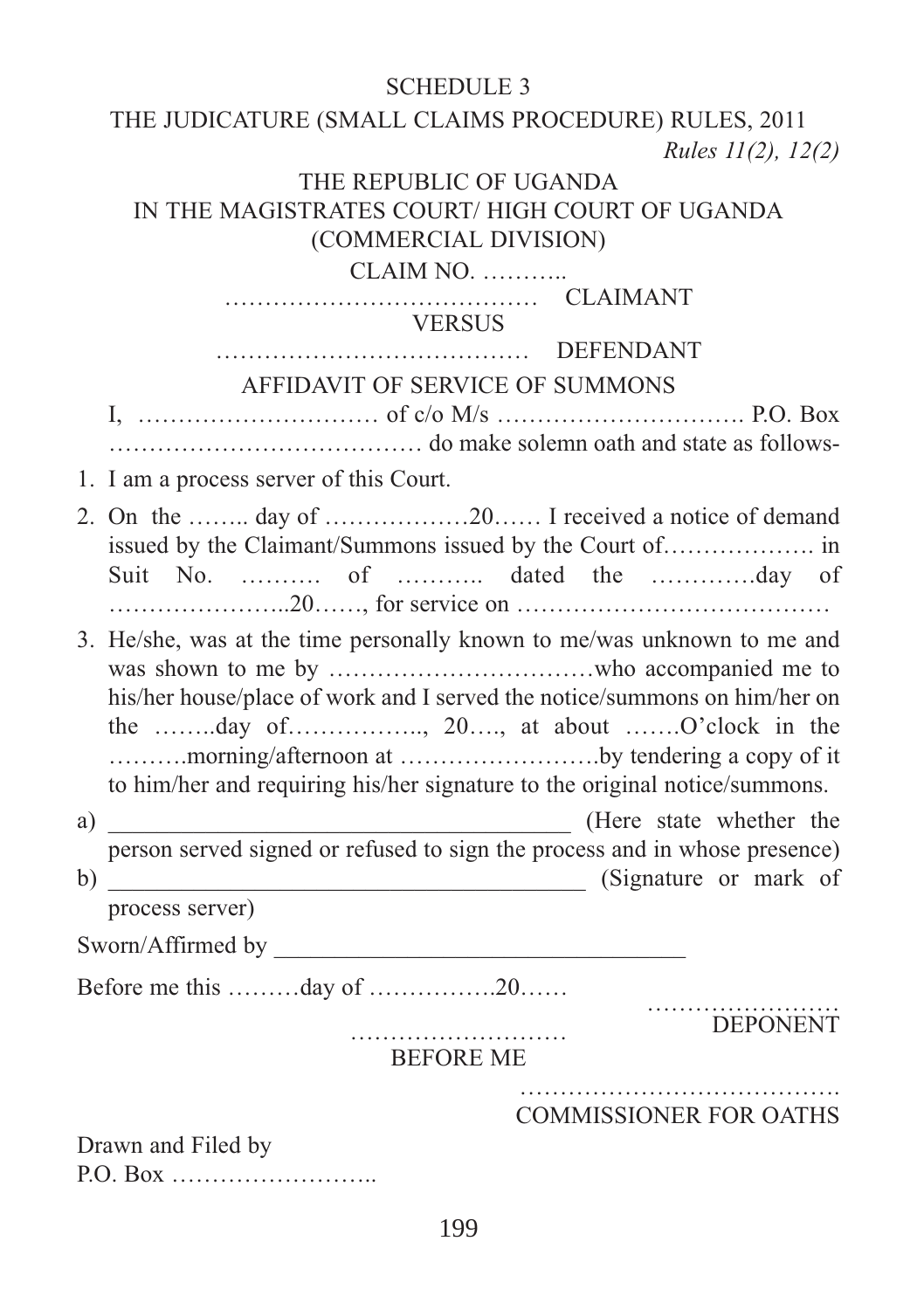## THE JUDICATURE (SMALL CLAIMS PROCEDURE) RULES, 2011

*Rule 12(1)*

#### **SUMMONS**

TO:  $(name, description and place of residence).$ 

WHEREAS \_\_\_\_\_\_\_\_\_\_\_\_\_\_\_\_\_\_\_\_\_\_\_\_\_\_\_\_ has instituted a suit against  $\frac{1}{\sqrt{2}}$ , you are summoned to settle the claim within fourteen days of receipt of this Summons or to appear in this Court in person on the day of  $\qquad \qquad$ , 20 at O'clock in the morning/afternoon, to answer the claim; and you are directed to produce on that day all the documents upon which you intend to rely in support of your defence.

TAKE NOTICE that, in default of your appearance on the day mentioned above, the suit will be heard and determined in your absence.

Given under my hand and the seal of the Court this day of  $20$  .

> ………………………………………….. JUDICIAL OFFICER/REGISTRAR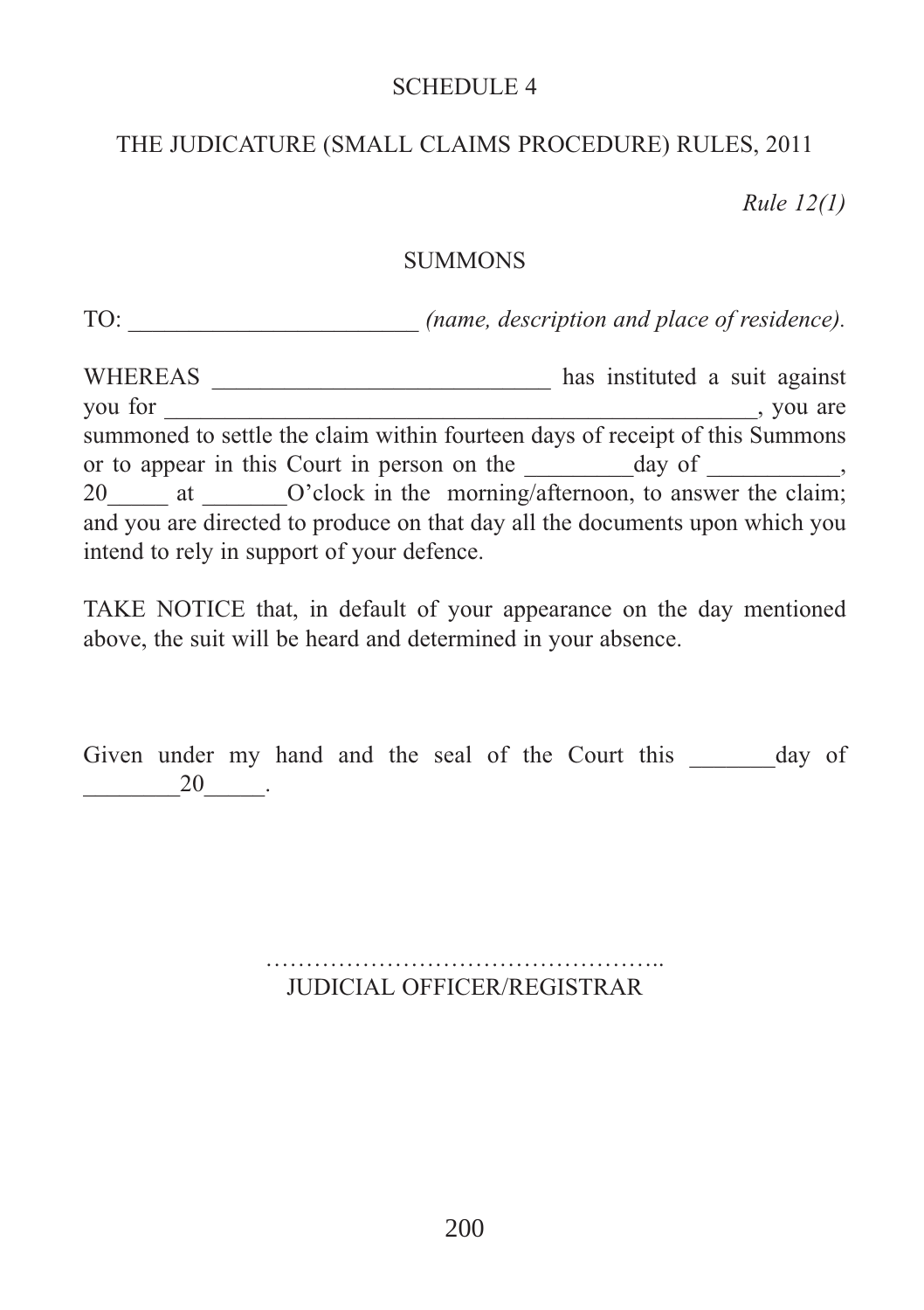# THE JUDICATURE (SMALL CLAIMS PROCEDURE) RULES, 2011

*Rule 13(b) and (c)*

## WRITTEN STATEMENT OF DEFENCE AND COUNTERCLAIM

| In the<br>Claim No. |
|---------------------|
| <b>CLAIMANT</b>     |
| <b>DEFENDANT</b>    |

1. How much of the claim do you dispute? (tick appropriate box)



I dispute the full amount claimed as shown on the claim form





SHS.

2. Do you dispute this claim because you have already paid it? (Tick whichever applies)



Claimant on  $\vert$  date  $\vert$  (before

date

the claim form was issued)

201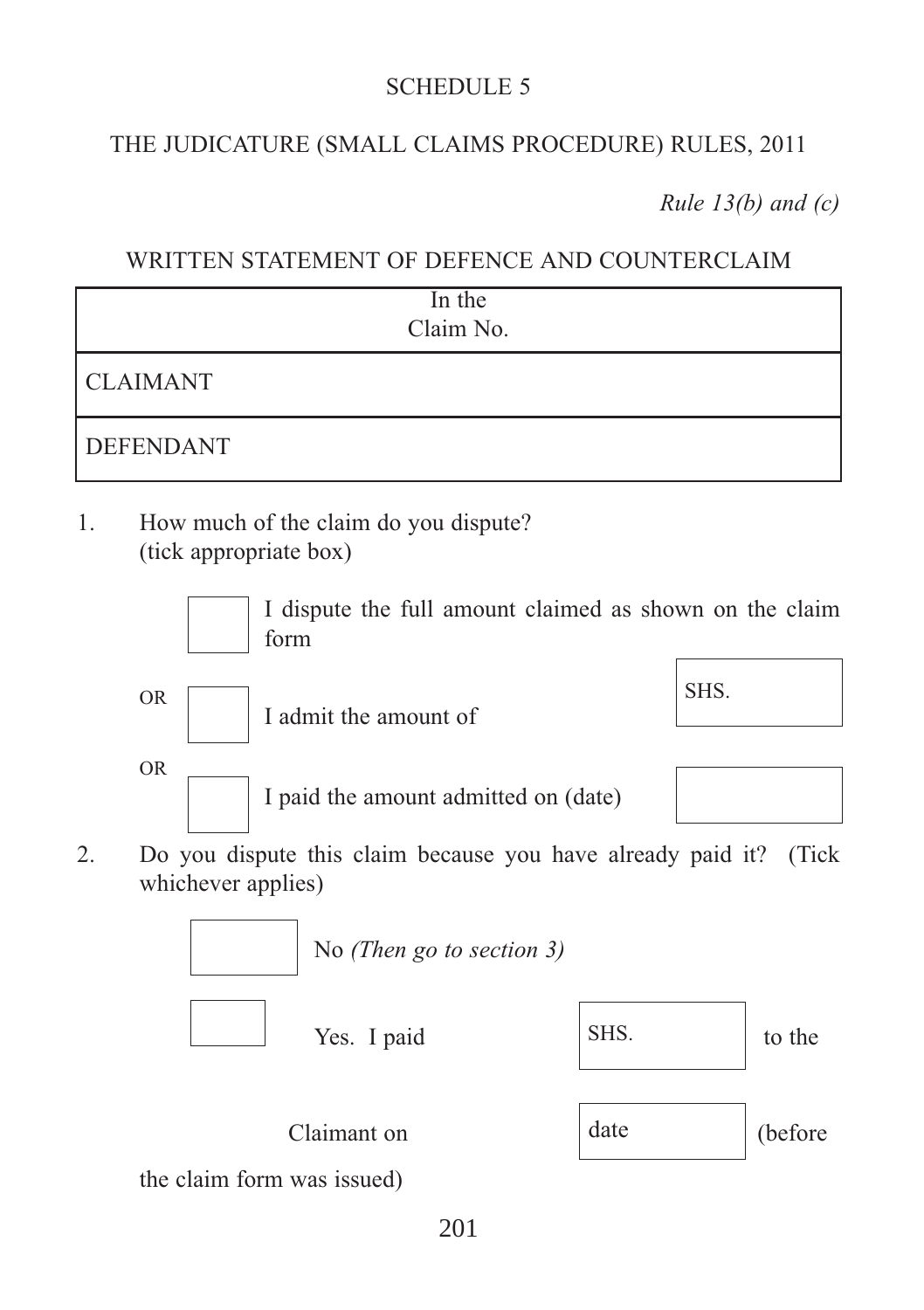Give details of where and how you paid it in the box below *(then go to section 5)*

Claim No.

- 3. State your defence if any
- 4. If you wish to make a claim against the Claimant (a counterclaim)

If your claim is for a specific sum of money, how much are you claiming?

SHS.

My claim for *(please specify nature of claim)*

*What are your reasons for making the counterclaim? If you wish to continue on a separate sheet put the claim number in the top right corner.*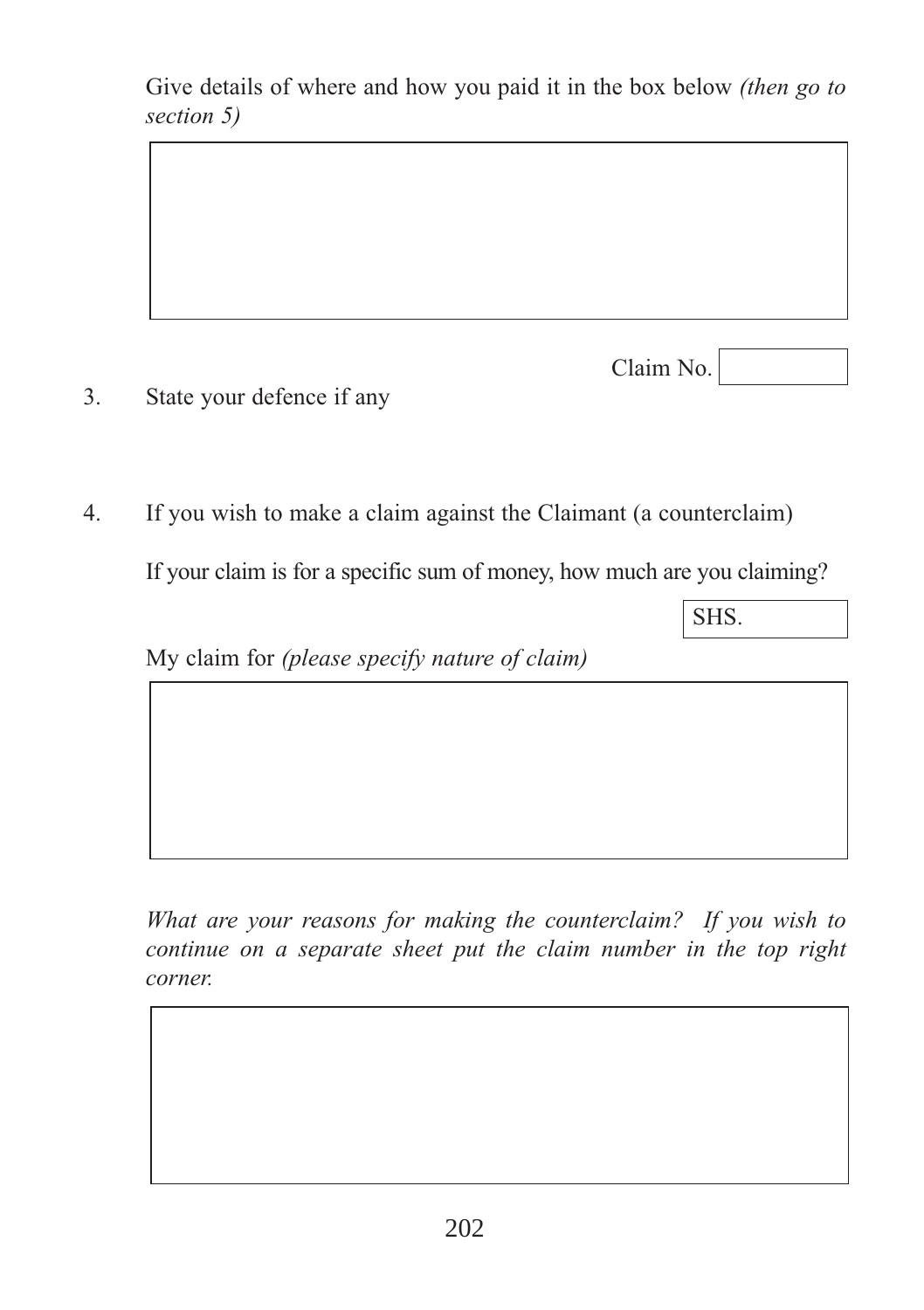|      | Statement of truth                                                                         |
|------|--------------------------------------------------------------------------------------------|
| a)   | *I acknowledge that the facts stated in this form are true to the best of<br>my knowledge. |
|      | Full name of defendant                                                                     |
|      | Signed                                                                                     |
|      | *(Thumbprint of the Defendant)<br>*delete as appropriate                                   |
|      |                                                                                            |
| Date |                                                                                            |

**Note:** Use additional paper if necessary.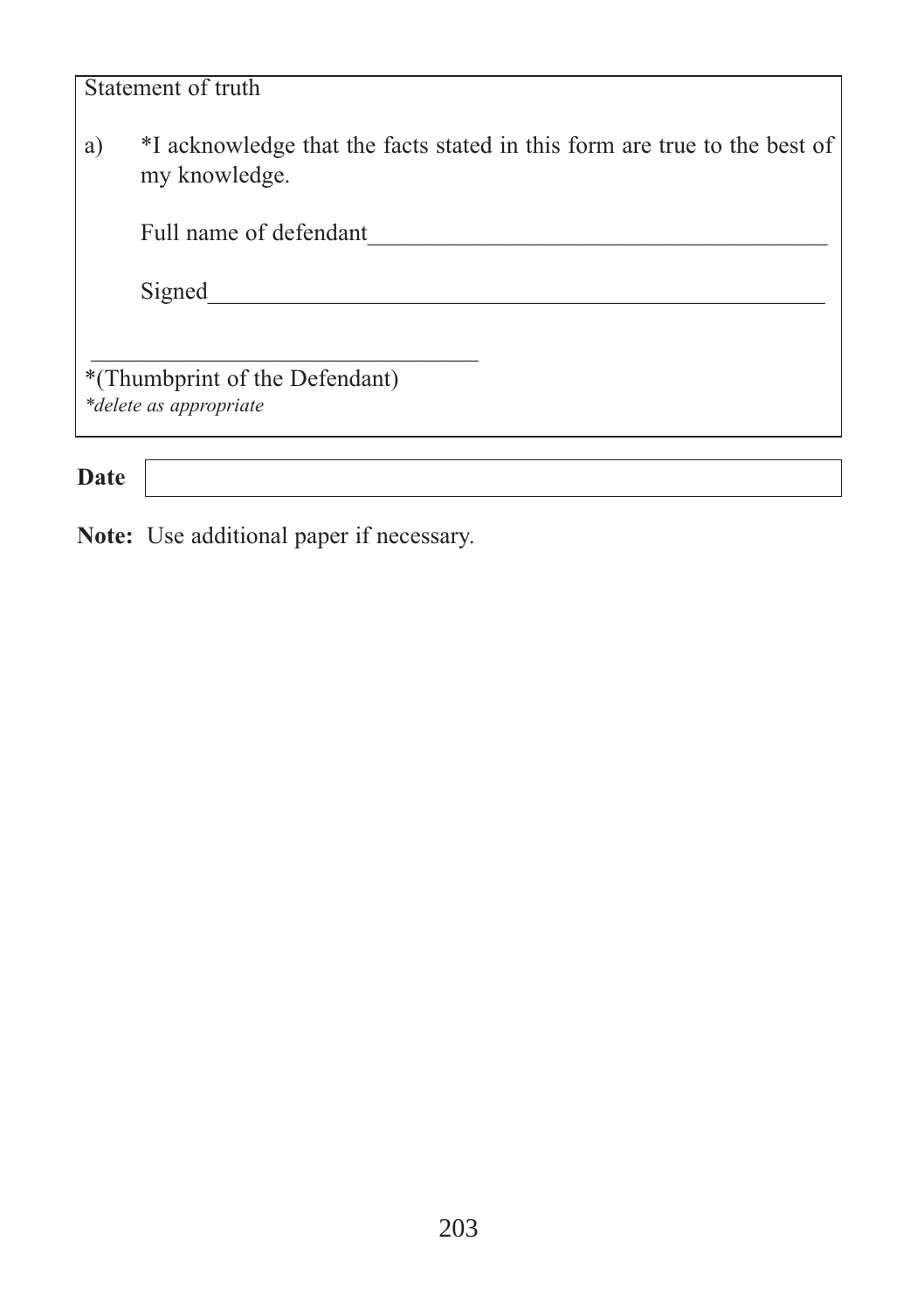#### THE JUDICATURE (SMALL CLAIMS PROCEDURE) RULES, 2011

*Rule 15*

## REPLY TO COUNTERCLAIM

| In the<br>Claim No. |
|---------------------|
| <b>CLAIMANT</b>     |
| <b>DEFENDANT</b>    |

1. How much of the counterclaim do you dispute?(tick whichever applies)

I dispute the full amount claimed as shown on the written statement of defence and counterclaim form.



2. Do you dispute this counterclaim because you have already paid it? *(Tick whichever applies)*

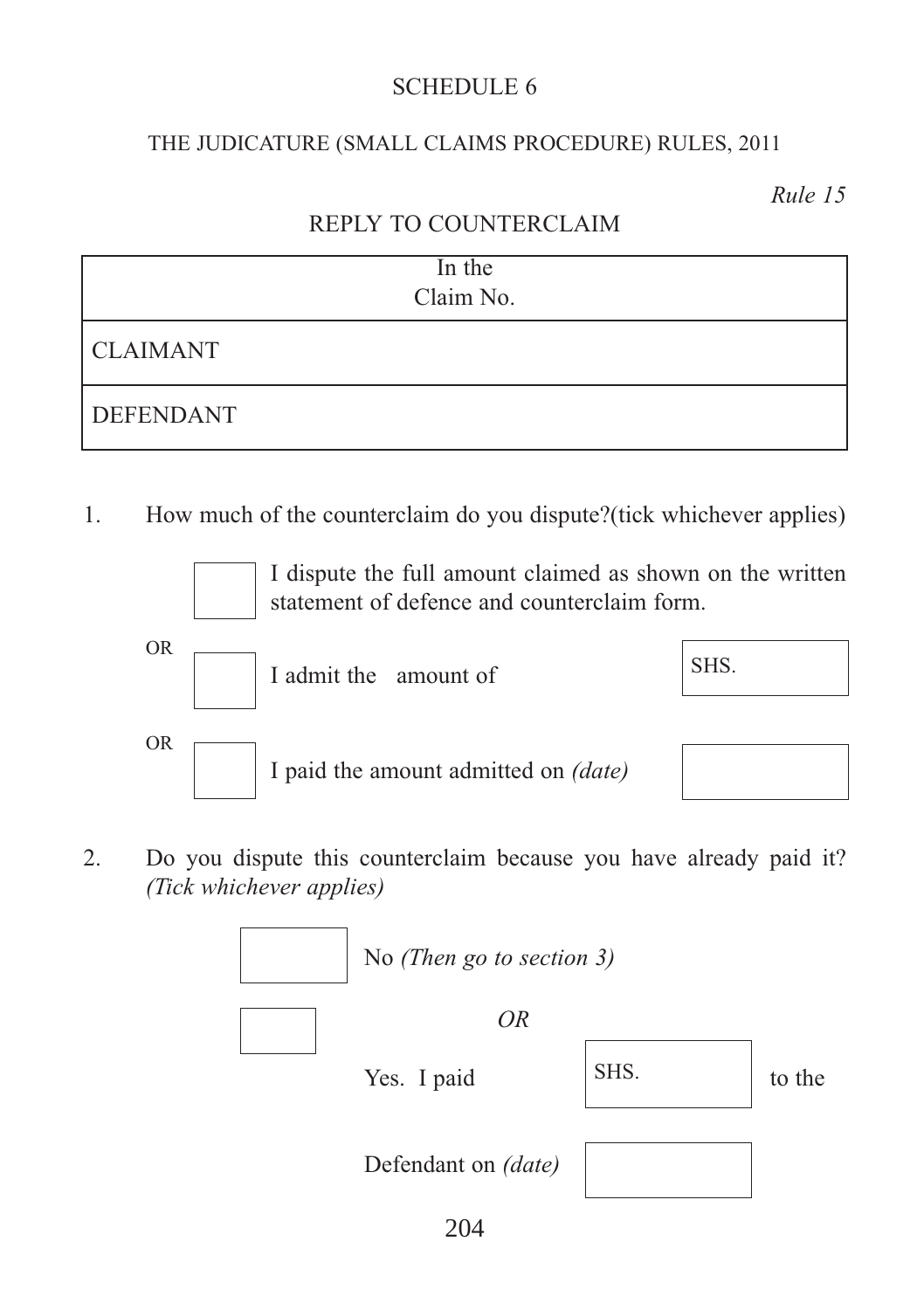3. Defence (state the defence to counterclaim in the box below)

Note: Use additional paper if necessary.

Statement of truth

a) \*I acknowledge that the facts stated in this Reply to Counterclaim are true to the best of my knowledge.

Full name of Counter-Claimant

\_\_\_\_\_\_\_\_\_\_\_\_\_\_\_\_\_\_\_\_\_\_\_\_\_\_\_\_\_\_\_\_

Signed\_\_\_\_\_\_\_\_\_\_\_\_\_\_\_\_\_\_\_\_\_\_\_\_\_\_\_\_\_\_\_\_\_\_\_\_\_\_\_\_\_\_\_\_\_\_\_\_\_\_\_\_\_\_\_\_

Thumbprint *\*delete as appropriate*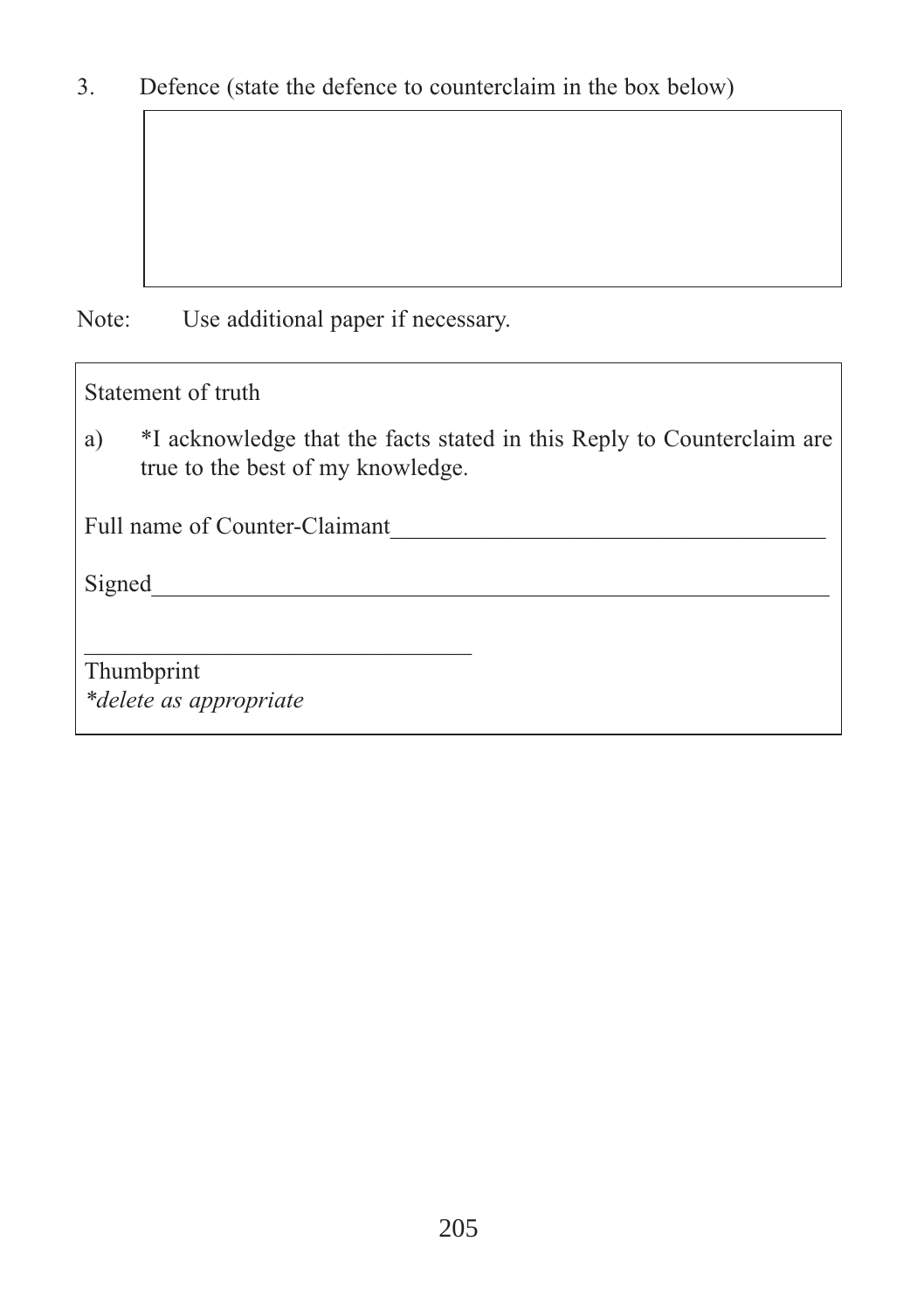# THE JUDICATURE (SMALL CLAIMS PROCEDURE) RULES, 2011

## JUDGMENT

*Rule 27*

| parties in this suit, my decision is as follows-             |
|--------------------------------------------------------------|
|                                                              |
|                                                              |
| The above decision is based on—                              |
|                                                              |
|                                                              |
|                                                              |
|                                                              |
| And it is hereby ordered that—                               |
|                                                              |
|                                                              |
|                                                              |
| Undertaken schedule of payment-                              |
|                                                              |
|                                                              |
|                                                              |
|                                                              |
|                                                              |
| Particulars of Judgment Creditor for remission of payment    |
| Given under my hand and the seal of the Court this day of 20 |

……………………………………. *Judicial Officer/Registrar.*

206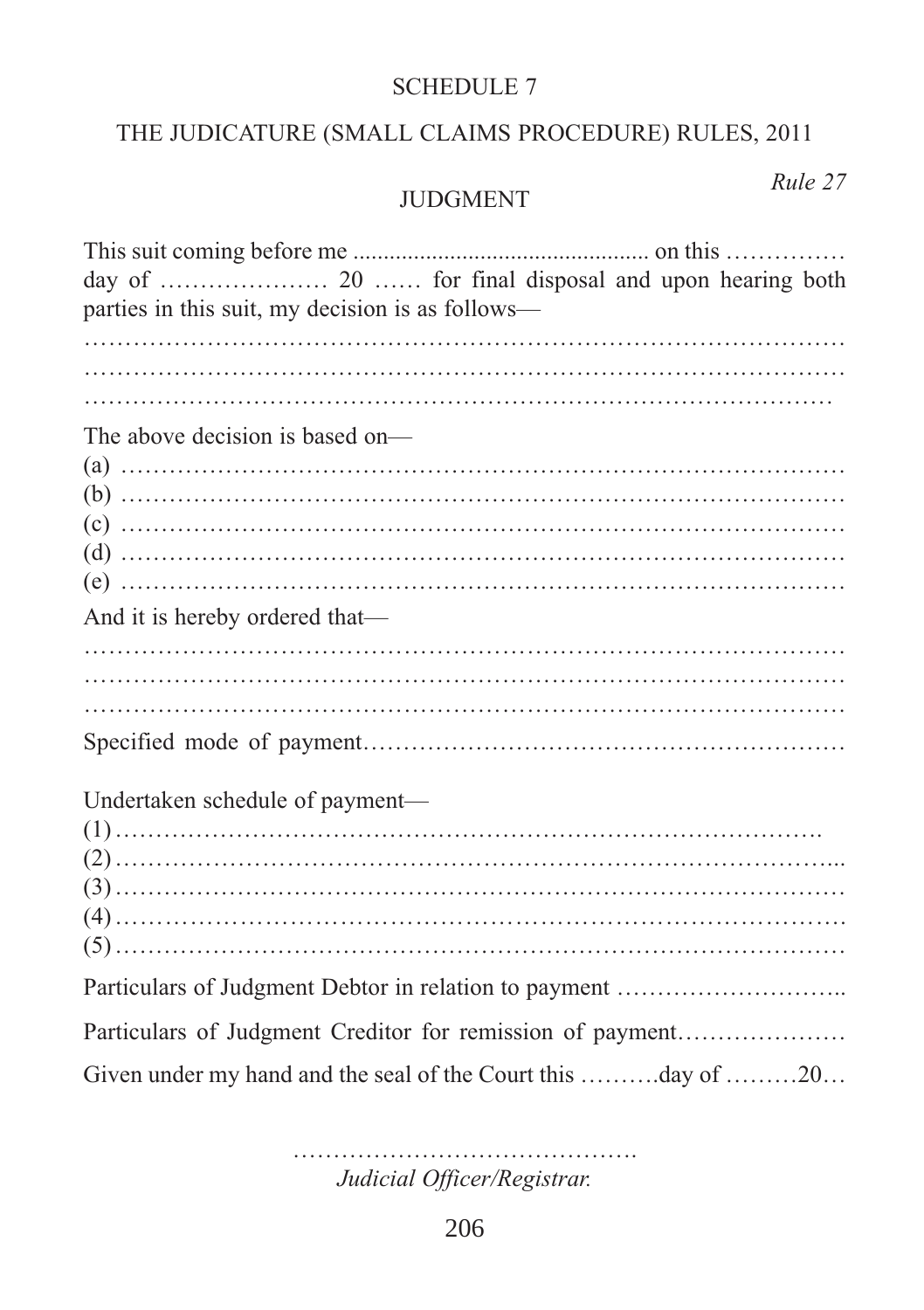# THE JUDICATURE (SMALL CLAIMS PROCEDURE) RULES, 2011

*Rule 31*

## COURT ORDER

Claim for………………………………………

This suit coming on this day for final disposal before …………………………………………………………………… in the presence of the claimant and the defendant, it is ordered and decreed that……………………………………………………………………………… And that the sum of ………………………shillings be paid by the………………… *(Defendant)* to the ………………………….*(Claimant)* as the amount claimed or ordered and expenses allowed by the Court with interest on that sum at the rate of …………percent per year from this date to the date of realisation.

Given under my hand and the seal of the Court this …..day of …………20….

## Particulars

- 1. Principal
- 2. Interest in the agreement

Specified mode of payment……………………………………………………

Undertaken schedule of payment—

(1)……………………………………………………………………………. (2)……………………………………………………………………………...